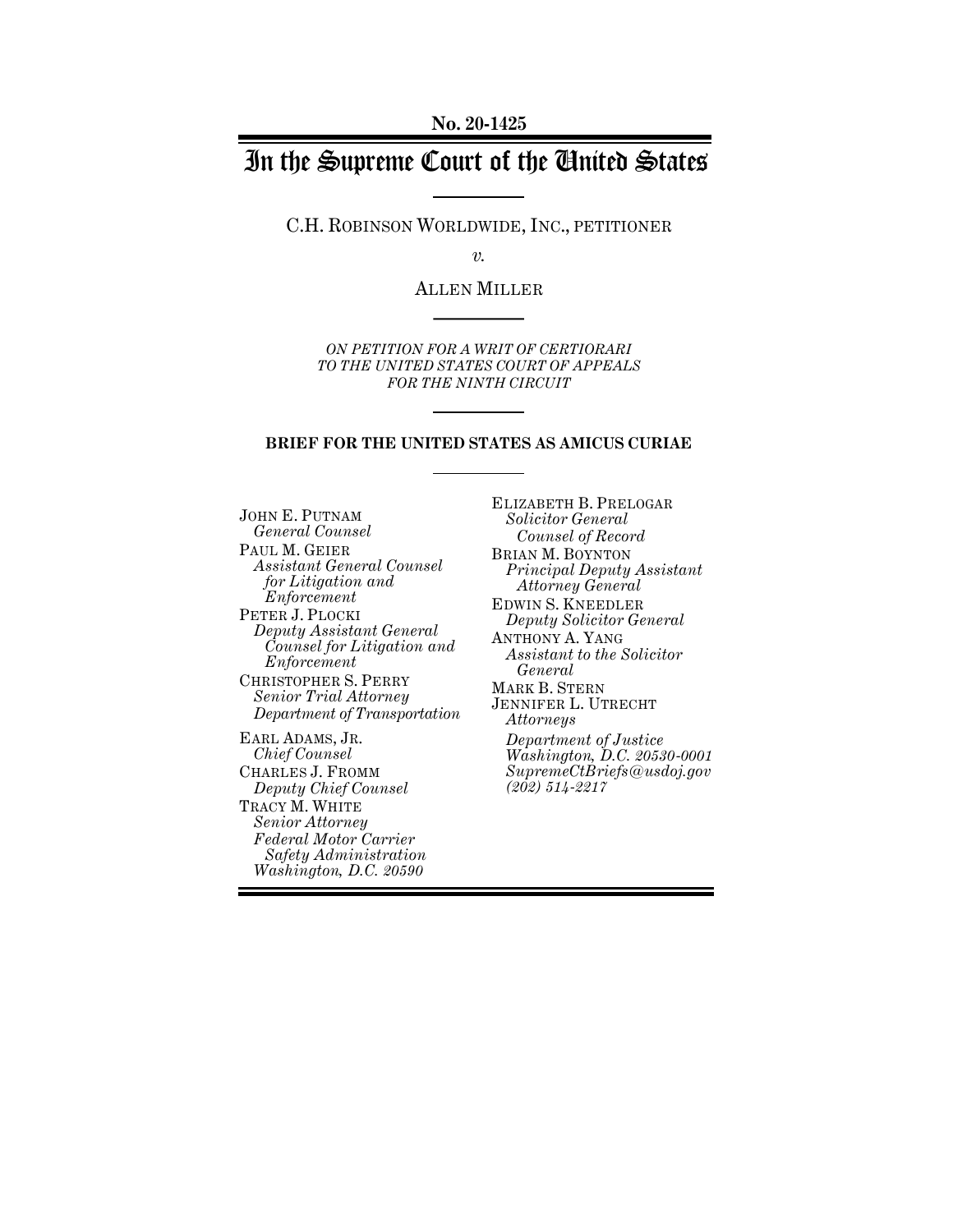#### **QUESTION PRESENTED**

A provision of the Federal Aviation Administration Authorization Act of 1994, Pub. L. No. 103-305, 108 Stat. 1606, as amended and codified at 49 U.S.C. 14501(c), prohibits a State, subject to certain exceptions, from enacting or enforcing any "law, regulation, or other provision having the force and effect of law related to a price, route, or service of any motor carrier \* \* \* , broker, or freight forwarder with respect to the transportation of property." 49 U.S.C. 14501(c)(1). Section 14501(c) further provides that the foregoing preemption provision "shall not restrict the safety regulatory authority of a State with respect to motor vehicles." 49 U.S.C.  $14501(c)(2)(A)$ . The question presented is:

Whether "the safety regulatory authority of a State with respect to motor vehicles," 49 U.S.C. 14501(c)(2)(A), which Congress preserved from express preemption, encompasses the application of state common-law duties, including those supporting a tort claim against a freight broker for allegedly negligent selection of an unsafe motor carrier that was involved in a motor-vehicle accident.

(I)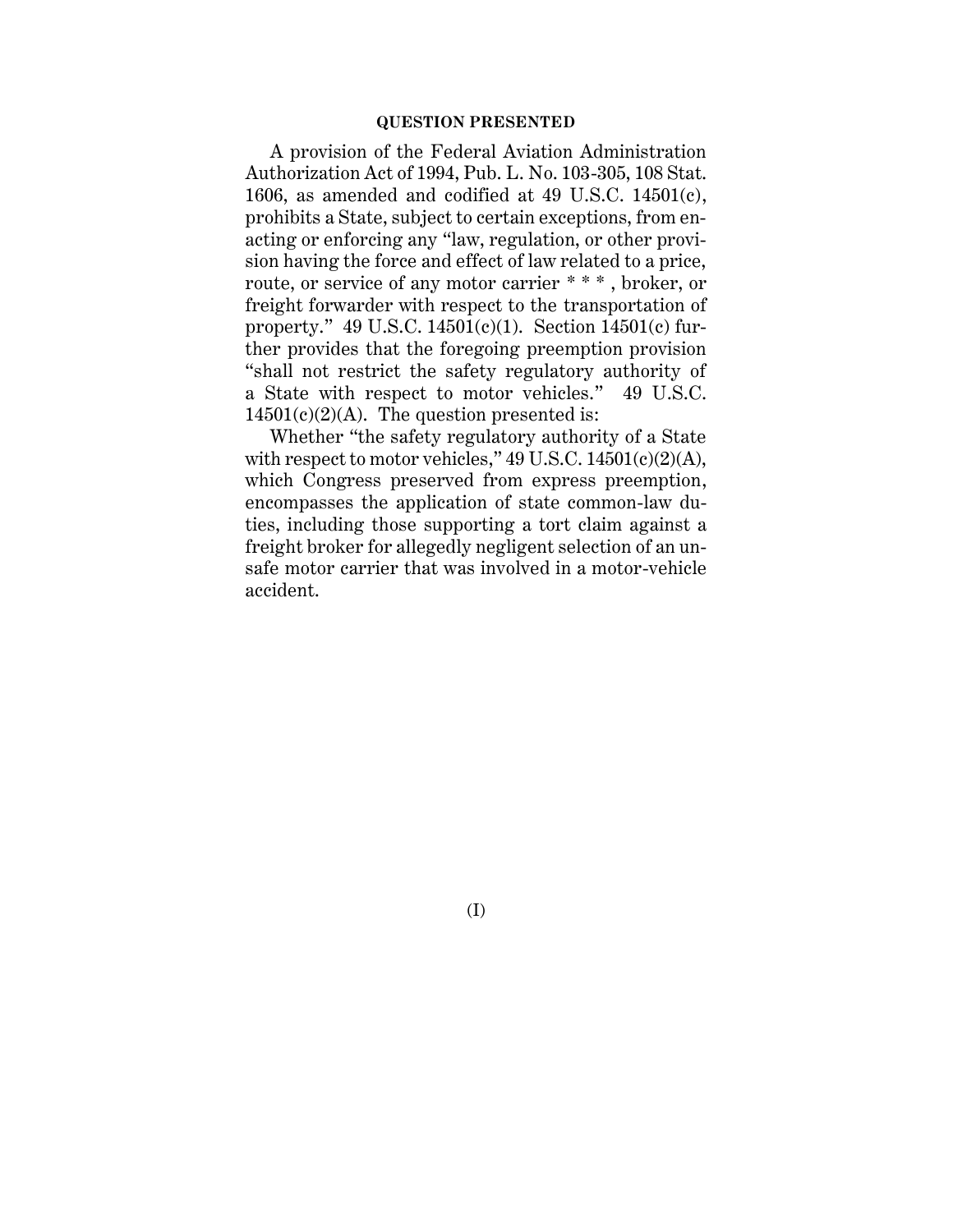# **TABLE OF CONTENTS**

Page

|                                                  | 6  |
|--------------------------------------------------|----|
| The court of appeals correctly applied the<br>A. |    |
|                                                  |    |
| 1. A State's "safety regulatory authority"       |    |
| includes the State's authority to regulate       |    |
|                                                  |    |
| 2. A broker's state-law duty to exercise         |    |
| reasonable care in selecting a safe motor        |    |
| carrier to provide transportation by motor       |    |
| vehicle reflects state safety regulatory         |    |
| authority "with respect to motor vehicles" 15    |    |
| В.                                               |    |
|                                                  | 22 |

# **TABLE OF AUTHORITIES**

## Cases:

(III)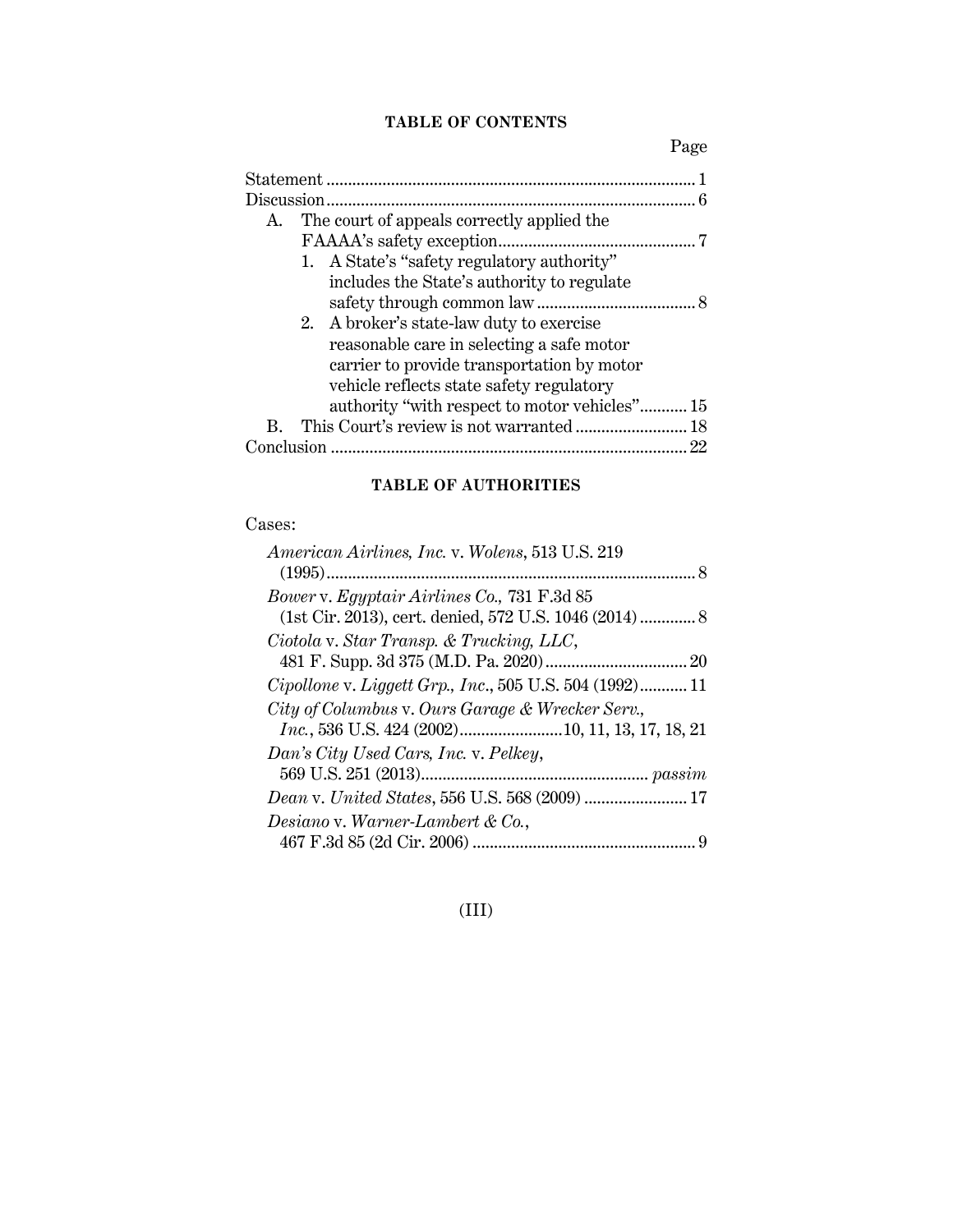| Cases—Continued:                                                                                        | Page |
|---------------------------------------------------------------------------------------------------------|------|
| Digital Realty Trust, Inc. v. Somers,                                                                   |      |
| Finley v. Dyer, No. 3:18-cv-78,                                                                         |      |
| 2018 WL 5284616 (N.D. Miss. Oct. 24, 2018)  20<br>Gilley v. C.H. Robinson Worldwide, Inc.,              |      |
| No. 1:18-cv-536, 2019 WL 1410902                                                                        |      |
|                                                                                                         |      |
| Graham Cnty. Soil & Water Conservation Dist. v.<br>United States ex rel. Wilson, 559 U.S. 280 (2010) 14 |      |
| Huffman v. Evans Transp. Servs., Inc.,<br>No. 4:19-cv-705, 2019 WL 4142685                              |      |
|                                                                                                         |      |
|                                                                                                         |      |
| Kurns v. Railroad Friction Prods. Corp.,                                                                |      |
| Lopez v. Amazon Logistics, Inc.,                                                                        |      |
| Mann v. C.H. Robinson Worldwide, Inc.,                                                                  |      |
| No. 7:16-cv-102, 2017 WL 3191516                                                                        |      |
| Maracich v. Spears, 570 U.S. 48 (2013) 11                                                               |      |
| Medtronic, Inc. v. Lohr, 518 U.S. 470 (1996) 11                                                         |      |
| Montes de Oca v. El Paso-L.A. Limousine Exp.,                                                           |      |
| Inc., No. 14-cv-9230, 2015 WL 1250139                                                                   |      |
| Morales v. Redco Transp. Ltd., No. 5:14-cv-129,                                                         |      |
| Mutual Pharm. Co. v. Bartlett, 570 U.S. 472 (2013) 9                                                    |      |
| Northwest, Inc. v. Ginsberg, 572 U.S. 273 (2014) 10                                                     |      |
| Nyswaner v. C.H. Robinson Worldwide Inc.,                                                               |      |
|                                                                                                         |      |
| ONEOK, Inc. v. Learjet, Inc., 575 U.S. 373 (2015)  22                                                   |      |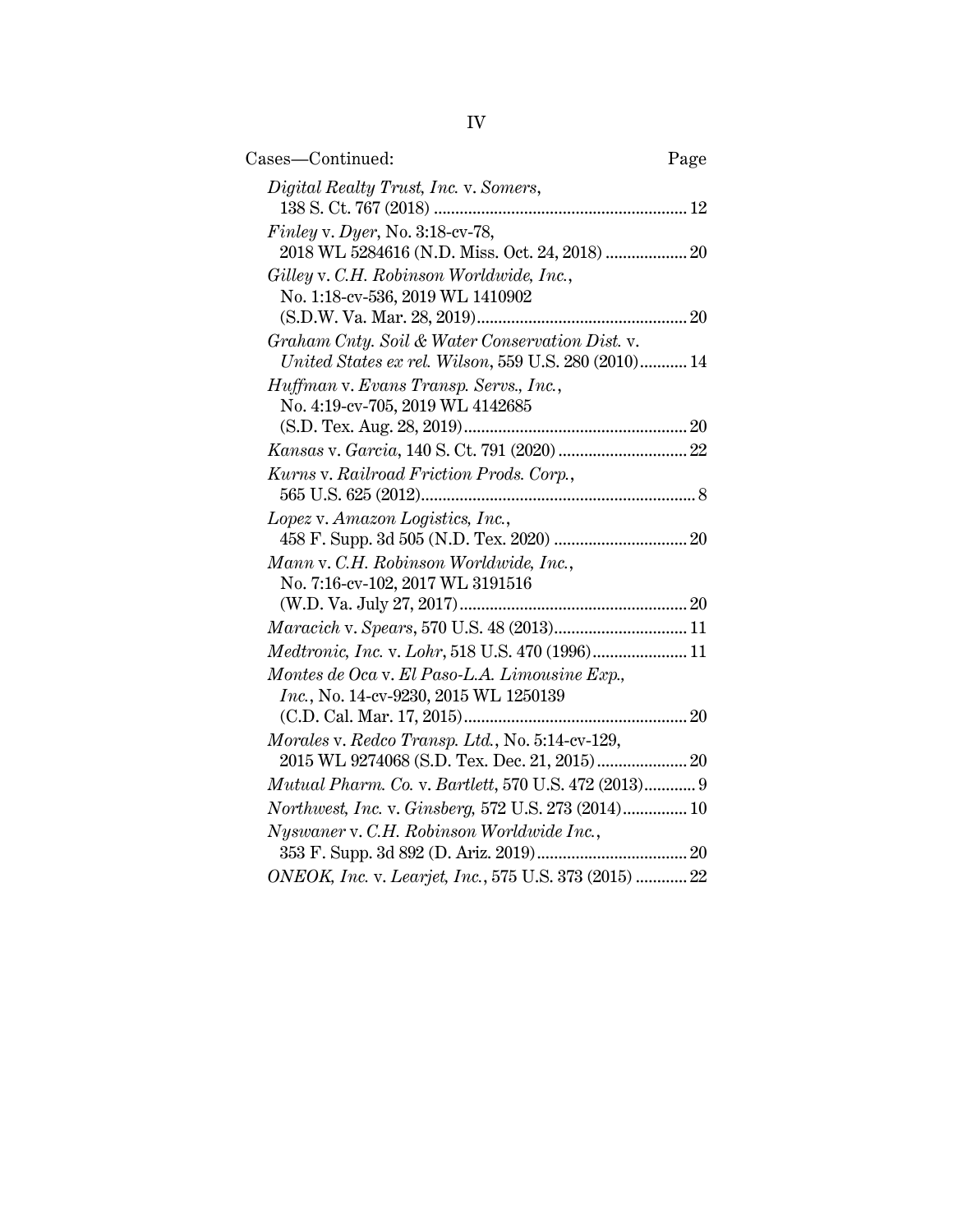| Cases—Continued:                                                                   | Page |
|------------------------------------------------------------------------------------|------|
| Owens v. Anthony, No. 2:11-cv-33,<br>2011 WL 6056409 (M.D. Tenn. Dec. 6, 2011)  20 |      |
| Panhandle E. Pipe Line Co. v. State Highway                                        |      |
| Russello v. United States, 464 U.S. 16 (1983) 13                                   |      |
| San Diego Bldg. Trades Council v. Garmon,                                          |      |
| Scott v. Milosevic,                                                                |      |
| Skowron v. C.H. Robinson Co.,                                                      |      |
| Taj Mahal Travel, Inc. v. Delta Airlines, Inc.,                                    |      |
| Uhrhan v. B&B Cargo, Inc., No. 4:17-cv-2720,                                       |      |
| Virginia Uranium, Inc. v. Warren,                                                  |      |
| Watson v. Air Methods Corp., 870 F.3d 812                                          |      |
|                                                                                    |      |

Statutes and regulations:

| Airline Deregulation Act of 1978, Pub. L. No. 95-504, |  |
|-------------------------------------------------------|--|
|                                                       |  |
| Federal Aviation Administration Authorization Act     |  |
|                                                       |  |
|                                                       |  |
|                                                       |  |
|                                                       |  |
|                                                       |  |
|                                                       |  |
|                                                       |  |
|                                                       |  |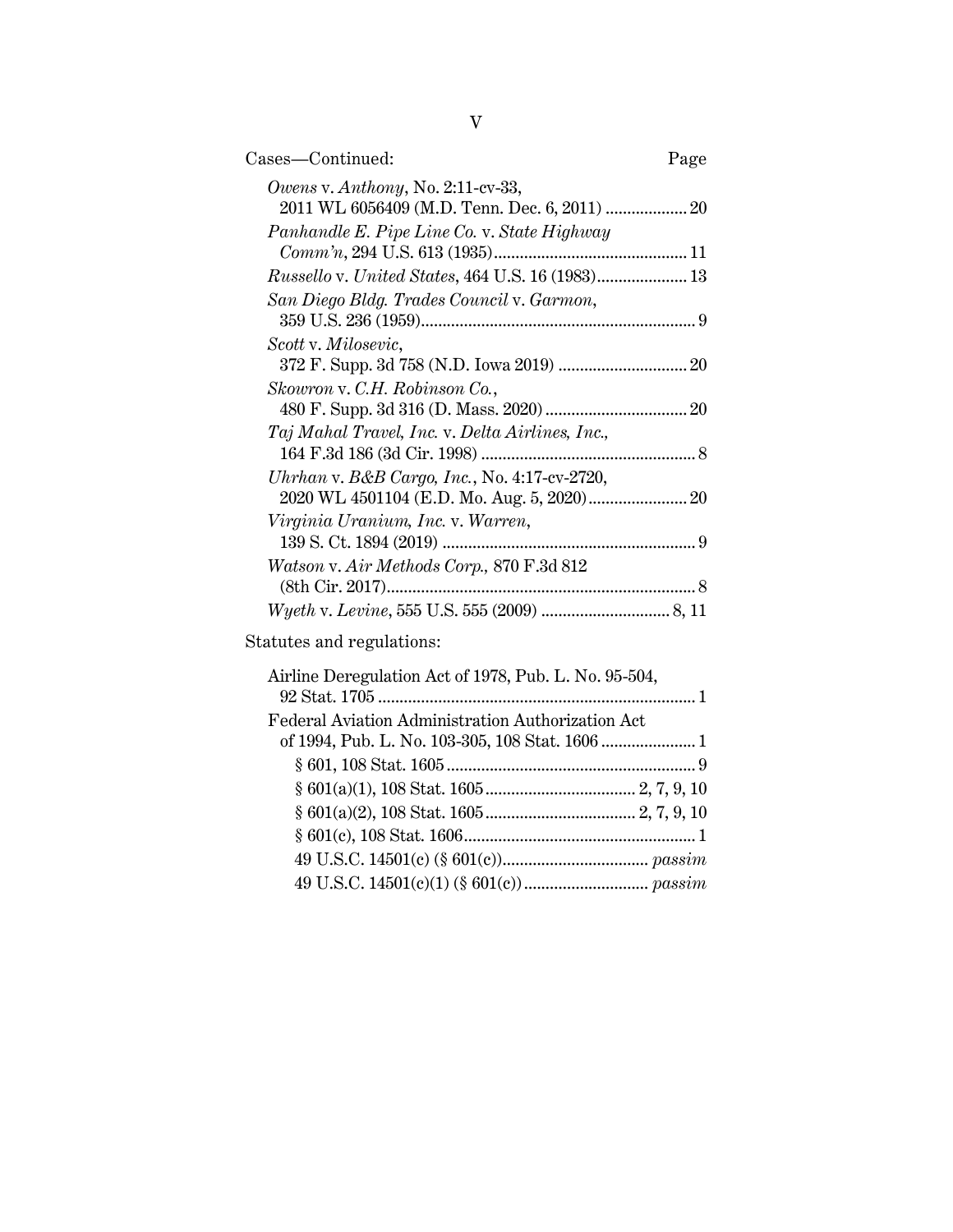| Statutes and regulations-Continued:            | Page |
|------------------------------------------------|------|
|                                                |      |
|                                                |      |
| Motor Carrier Act of 1980, Pub. L. No. 96-296, |      |
|                                                |      |
|                                                |      |
|                                                |      |
|                                                |      |
|                                                |      |
|                                                |      |
|                                                |      |
|                                                |      |
|                                                |      |
|                                                |      |
|                                                |      |
|                                                |      |
|                                                |      |
|                                                |      |
|                                                |      |
|                                                |      |
|                                                |      |
|                                                |      |
|                                                |      |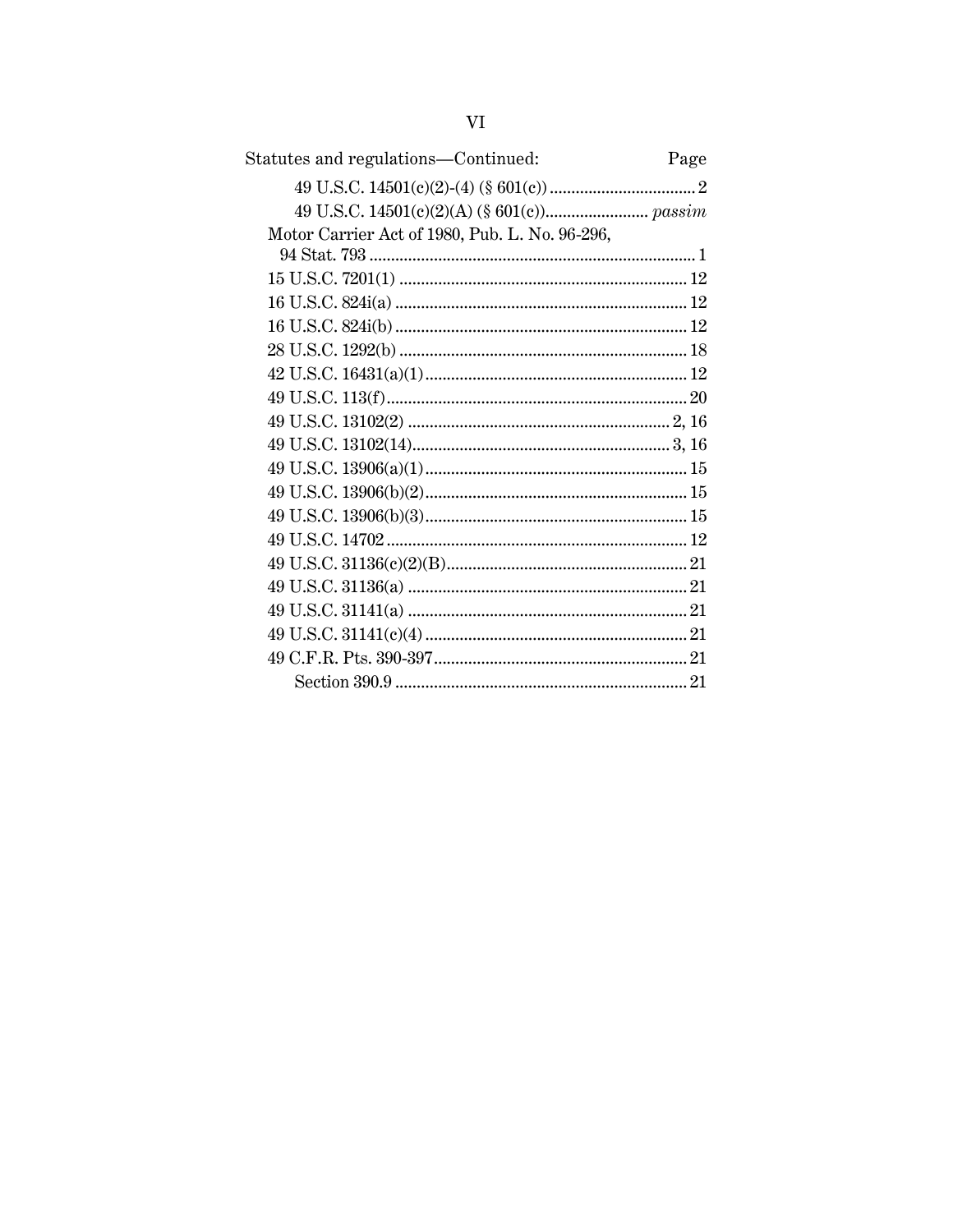# In the Supreme Court of the United States

No. 20-1425

C.H. ROBINSON WORLDWIDE, INC., PETITIONER

*v.*

ALLEN MILLER

*ON PETITION FOR A WRIT OF CERTIORARI TO THE UNITED STATES COURT OF APPEALS FOR THE NINTH CIRCUIT*

#### **BRIEF FOR THE UNITED STATES AS AMICUS CURIAE**

This brief is submitted in response to the Court's order inviting the Solicitor General to express the views of the United States. In the view of the United States, the petition for a writ of certiorari should be denied.

#### **STATEMENT**

<span id="page-6-0"></span>1. In 1978, Congress largely deregulated the domestic airline industry by enacting the Airline Deregulation Act of 1978 (ADA), Pub. L. No. 95-504, 92 Stat. 1705. Two years later, Congress extended deregulation to the trucking industry by enacting the Motor Carrier Act of 1980, Pub. L. No. 96-296, 94 Stat. 793. See *Dan's City Used Cars, Inc.* v. *Pelkey*, 569 U.S. 251, 256 (2013) (*Dan's City*). In 1994, "Congress completed the deregulation \* \* \* by expressly preempting state trucking regulation," *ibid*., in the Federal Aviation Administration Authorization Act of 1994 (FAAAA), Pub. L. No. 103-305, 108 Stat. 1606. Section 601(c) of the FAAAA,

(1)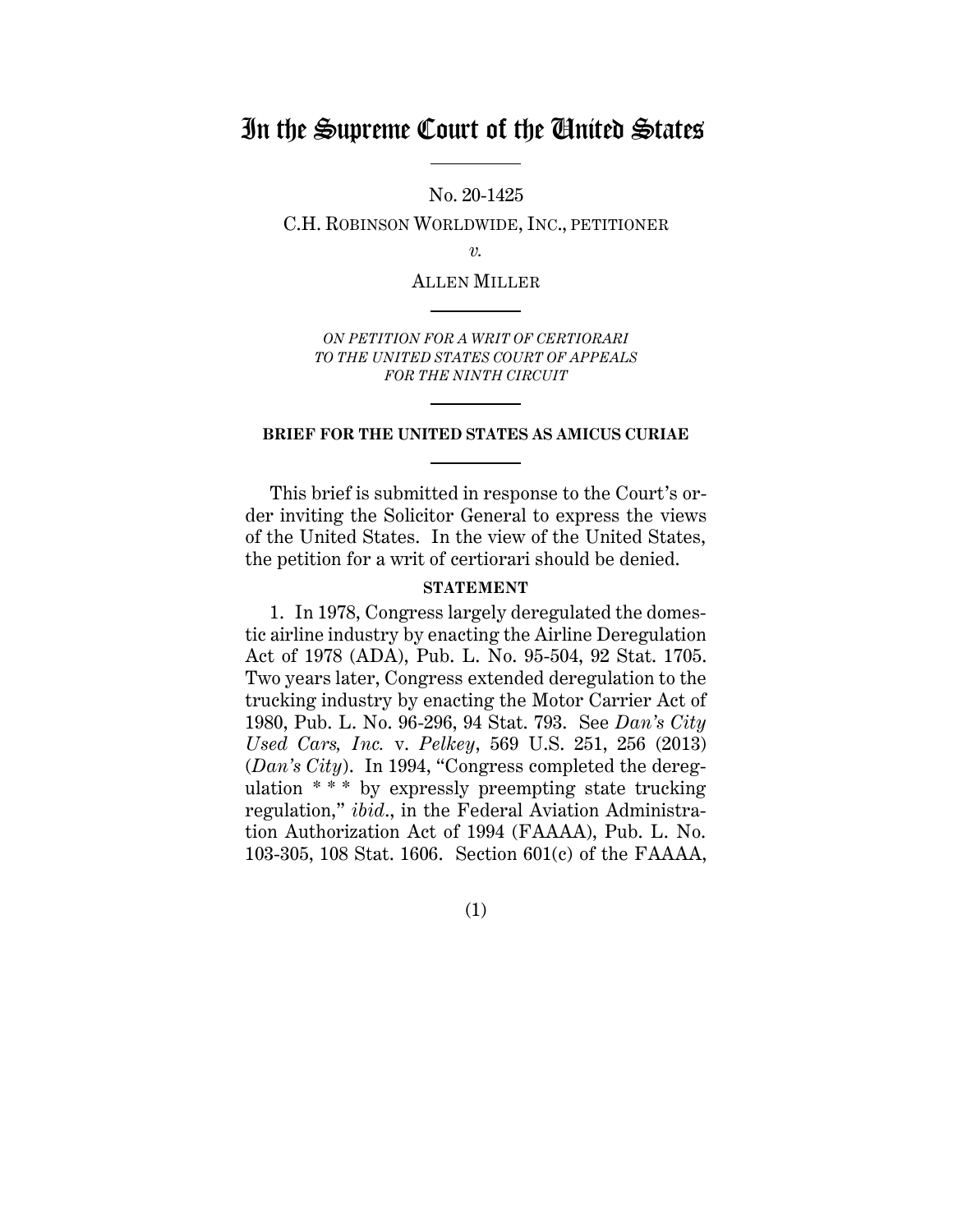which is now codified at 49 U.S.C. 14501(c), closely "tracks the ADA's air-carrier preemption provision." *Dan's City*, 569 U.S. at 261.

Congress based Section 14501(c)'s express preemption of certain state regulatory authority over trucking on findings that "the regulation of intrastate transportation of property by the States" had "imposed an unreasonable burden on interstate commerce," "impeded the free flow" of "transportation of interstate commerce," and placed an "unreasonable cost on the American consumers." FAAAA § 601(a)(1), 108 Stat. 1605. As a result, Congress found that "certain aspects of the State regulatory process should be preempted." § 601(a)(2), 108 Stat. 1605.

Section 14501(c) accordingly provides that a State

may not enact or enforce a law, regulation, or other provision having the force and effect of law related to a price, route, or service of any motor carrier \* \* \* or any motor private carrier, broker, or freight forwarder with respect to the transportation of property.

49 U.S.C. 14501(c)(1). Congress enacted several exceptions to that preemption provision. See 49 U.S.C.  $14501(c)(2)-(4)$ . As relevant here, Congress provided that the provision "shall not restrict the safety regulatory authority of a State with respect to motor vehicles." 49 U.S.C.  $14501(c)(2)(A)$ .

2. a. Petitioner is a property freight broker, Pet. App. 2a-3a, and qualifies as a "broker" within the meaning of the FAAAA's preemption provision. See 49 U.S.C. 13102(2) (defining "'broker'" to mean "a person, other than a motor carrier or an employee or agent of a motor carrier, that as a principal or agent sells, offers for sale, negotiates for, or holds itself out \* \* \* as selling, providing, or arranging for, transportation by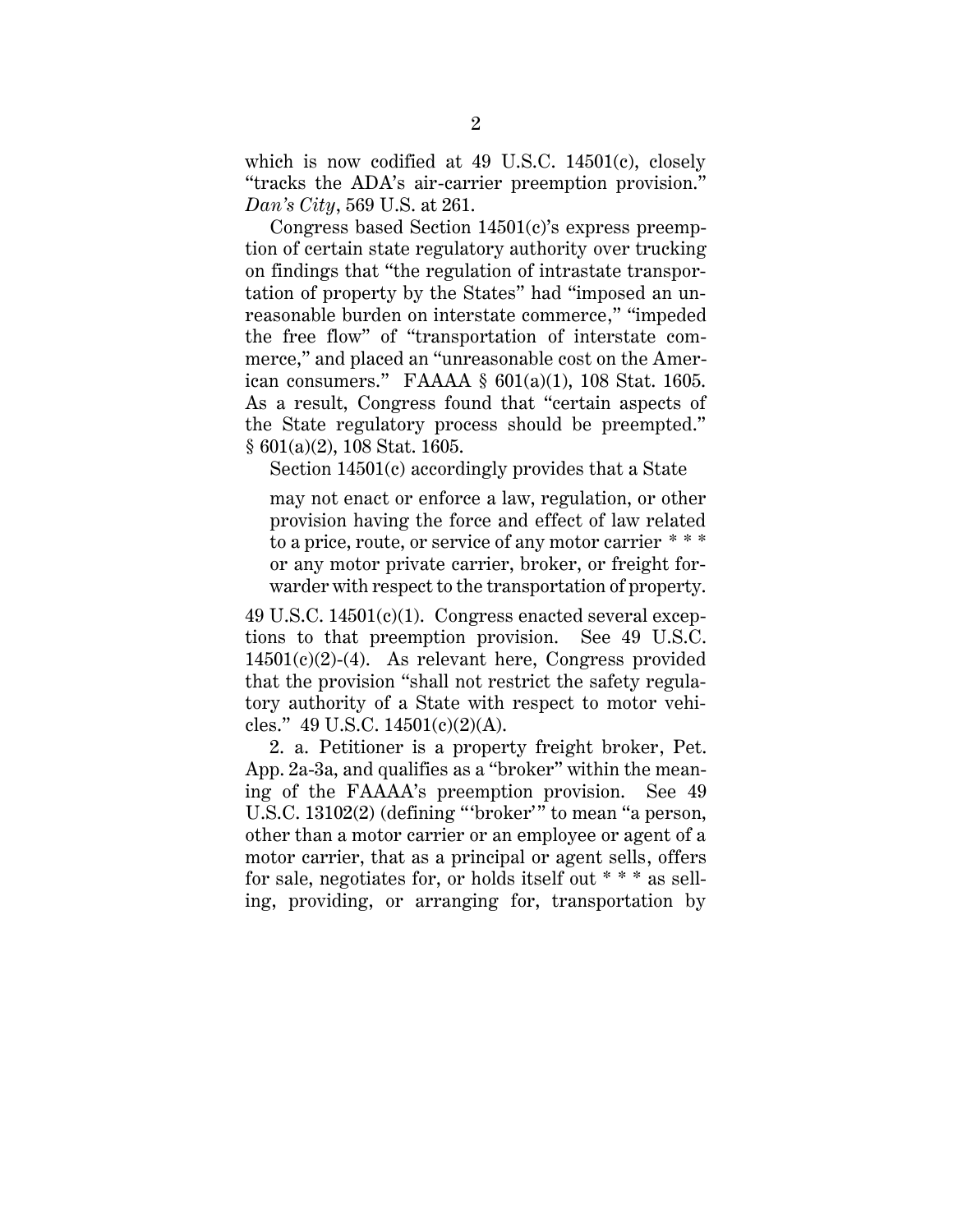motor carrier for compensation"). Costco Wholesale, Inc. (Costco) hired petitioner to arrange for a shipment of goods for Costco. Pet. App. 2a-3a, 30a. Petitioner then hired RT Service, a federally licensed motor carrier, to transport the shipment. *Ibid*.; cf. 49 U.S.C. 13102(14) (defining "'motor carrier'" to mean "a person providing motor vehicle transportation for compensation").

In 2016, the RT Service employee who was driving the tractor-trailer transporting the Costco shipment lost control of the vehicle while driving in icy conditions on Interstate 80 in Nevada. Pet. App. 3a. The tractortrailer crossed the Interstate's median into oncoming traffic and collided with respondent's vehicle. *Ibid*. Respondent suffered severe injuries and is now a quadriplegic as a result of the collision. *Ibid*.

b. Respondent filed this diversity action for damages against, *inter alia*, petitioner, RT Service, and RT Service's driver. Pet. App. 3a, 29a-30a; see Am. Compl. ¶ 1. As relevant here, respondent alleged that petitioner had breached a state-law "duty to select a competent contractor" when hiring a motor carrier. Pet. App. 3a-4a, 30a. Respondent alleged that petitioner "knew or should have known" about RT Service's history of safety violations and that petitioner's negligence in selecting RT Service was the proximate cause of the accident and respondent's injuries. *Id*. at 4a, 30a; see Am. Compl. ¶¶ 45-48.

The district court granted judgment to petitioner on the pleadings. Pet. App. 28a-38a. The court concluded that respondent's state-law negligence claim against petitioner was preempted under the FAAAA because the claim related to petitioner's "services" as a "broker." *Id*. at 32a-35a. The court noted that Congress had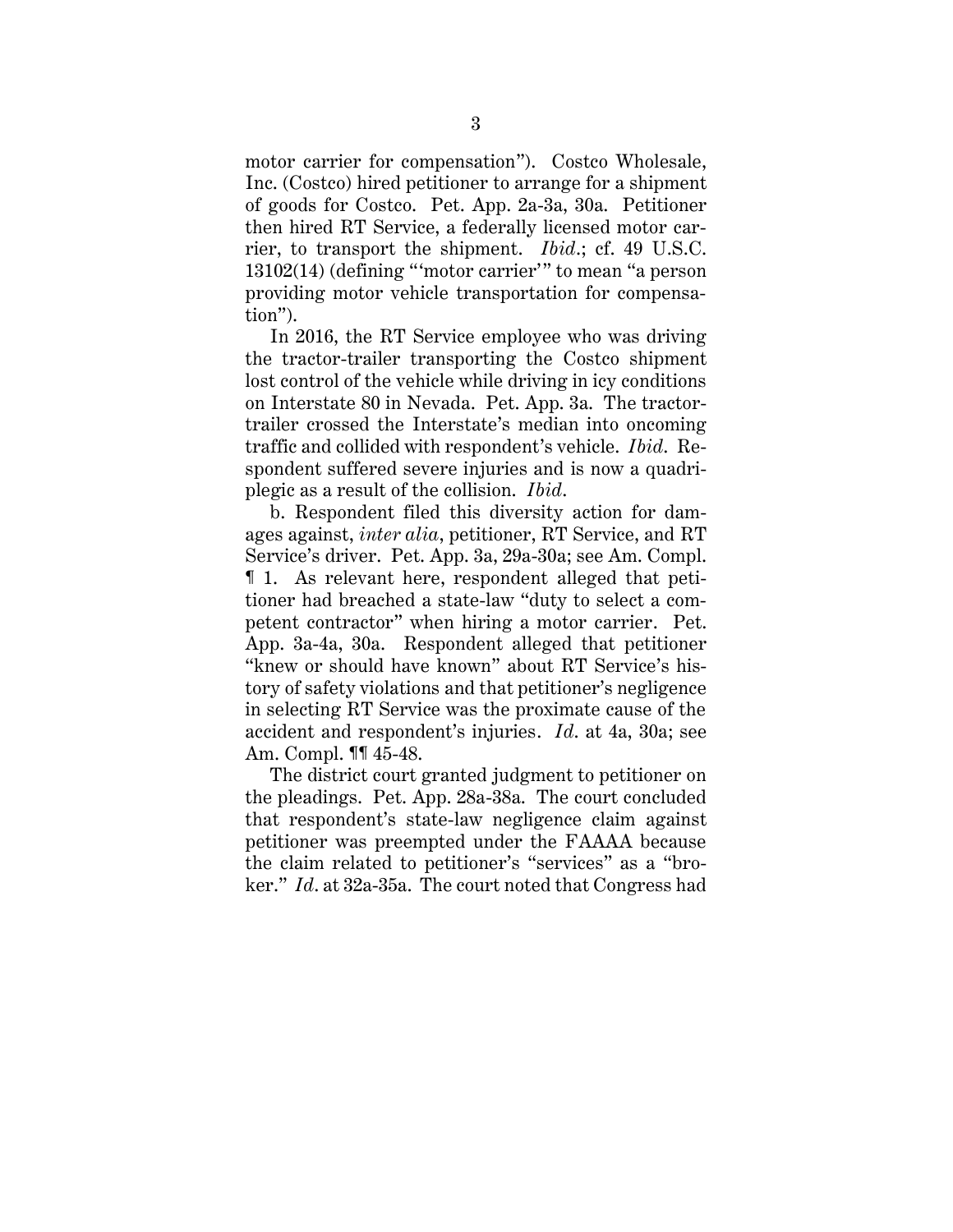excepted from preemption "the safety regulatory authority of a State with respect to motor vehicles," 49 U.S.C.  $14501(c)(2)(A)$ , but it concluded that the exception did not extend to a "state's common law regulation" of "safety on its streets and roads." Pet. App. 36a-37a.

3. The court of appeals reversed and remanded. Pet. App. 1a-27a. The court noted that "[n]o circuit court ha[d] yet considered an FAAAA preemption challenge brought by a broker," *id*. at 8a, and it rejected petitioner's express-preemption defense on the ground that the FAAAA's "safety exception" excepts respondent's state-law claim from preemption, *id*. at 24a. See *id*. at 14a-24a.

a. The court of appeals determined that—unless a statutory exception applies—the FAAAA preempts a State's common law of negligence as applied to a freight broker's selection of a motor carrier, because that application of state common law is "related to a price, route, or service of any \* \* \* broker \* \* \* with respect to the transportation of property,"  $49$  U.S.C.  $14501(c)(1)$ . See Pet. App. 5a-13a. The court stated that "[t]he phrase 'related to' in  $[Section 14501(c)]$ " embraces "'state laws "having a connection with or reference to"

. . . "rates, routes, or services," whether directly or indirectly.'" *Id*. at 6a (quoting *Dan's City*, 569 U.S. at 260). And the court concluded that respondent's claim of broker negligence in the selection of a purportedly unsafe motor carrier relates to a broker's services because "the 'selection of motor carriers is one of the core services of brokers'" and because respondent's claim is "directly 'connect[ed] with' [such] services" in that it seeks to hold petitioner "liable at the point at which it provides [that] 'service' to its customers." *Id*. at 10a (first set of brackets in original).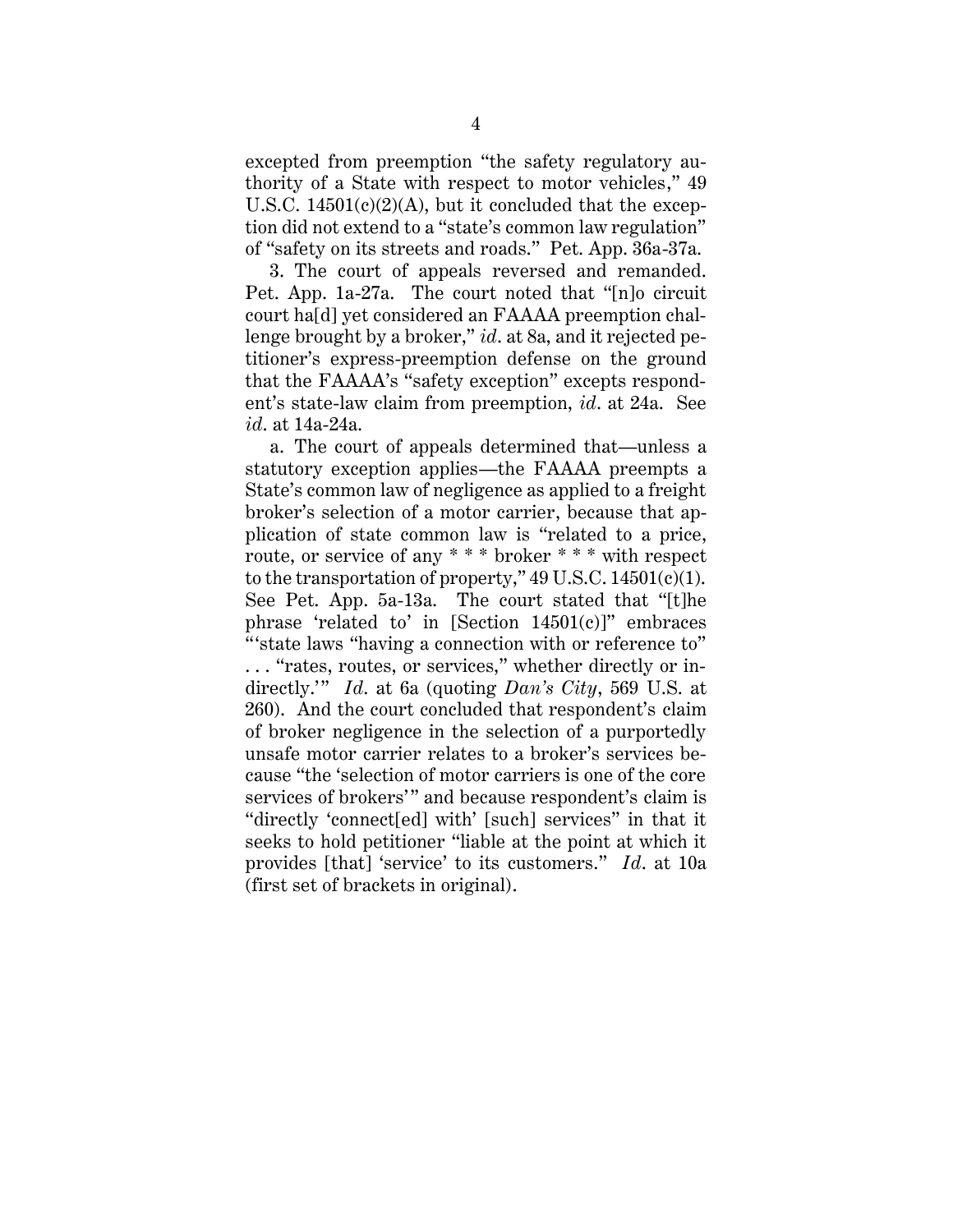The court of appeals concluded, however, that respondent's claim was not preempted because the state common law on which it was based fell within the FAAAA's exception preserving "the safety regulatory authority of a State with respect to motor vehicles," 49 U.S.C. 14501(c)(2)(A). See Pet. App. 14a-24a. First, the court reasoned that the safety exception does not restrict "States' existing power over 'safety,'" and that "[t]hat power plainly includes the ability to regulate safety through common-law tort claims," *id*. at 15a (citation omitted). See *id*. at 14a-21a. The court found it "unlikely" that preemption under the safety exception would turn on the happenstance of whether a State had "codified [its] common law." *Id*. at 17a. The court also rejected petitioner's contention that the reference in the FAAAA's safety exception to state "regulatory authority," 49 U.S.C. 14501 $(c)(2)(A)$ , covers only a subset of the "sources of state law" listed in the preemption clause, 49 U.S.C. 14501(c)(1). Pet. App. 20a-21a. The court explained that the exception "does not actually 'borrow' any language from the preemption clause" and instead "concisely refers to 'the regulatory authority of the State'" rather than "spelling out the various ways the States can exercise that broad power." *Ibid*.

Second, the court of appeals rejected petitioner's argument that, even if state common law concerning negligent hiring by a broker qualifies as an exercise of "the safety regulatory authority of a State," it is not an exercise of such authority "with respect to motor vehicles," 49 U.S.C. 14501(c)(2)(A). See Pet. App. 22a-24a. The court explained that "the phrase 'with respect to' in the safety exception is synonymous with 'relating to,'" which requires either a direct or indirect connection with motor vehicles. *Id*. at 22a (citation omitted). The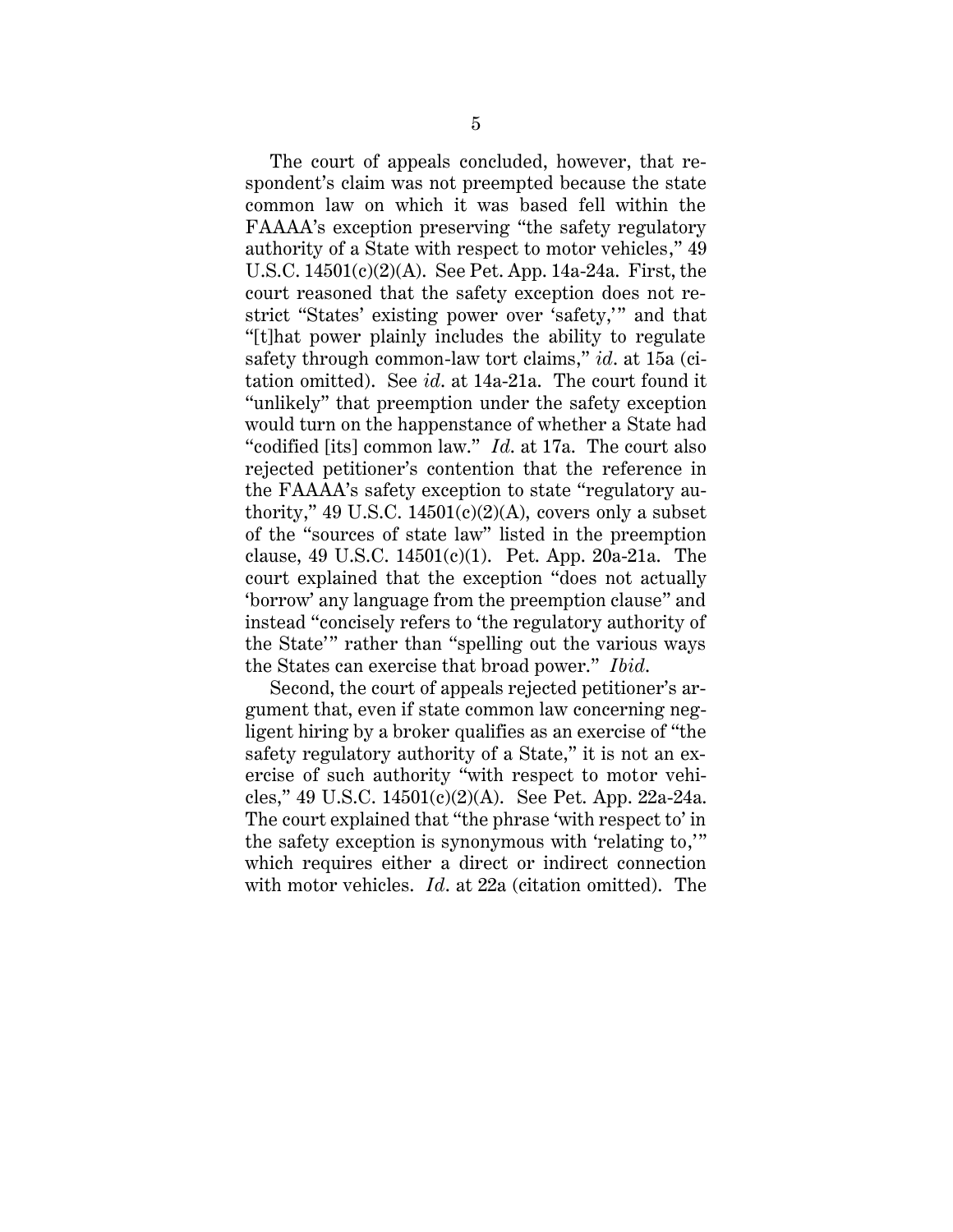court concluded that state law providing for "negligence claims against brokers that arise out of motor vehicle accidents" reflects an exercise of state authority that both "promote[s] safety on the road" and has "the requisite 'connection with' motor vehicles." *Id*. at 23a-24a.

b. Judge Fernandez concurred in part and dissented in part. Pet. App. 25a-27a. As relevant here, Judge Fernandez "agree[d] [with the majority] that the safety exception includes state common law tort claims." *Id*. at 25a. But he concluded that the exception's reference to state safety regulatory authority "'with respect to motor vehicles'" extends only to contexts having "a very close connection to the actual operational safety of motor vehicles." *Id*. at 26a (quoting 49 U.S.C.  $14501(c)(2)(A)$ . Judge Fernandez concluded that respondent's claim based on petitioner's negligence in providing "broker services" was insufficiently " 'connected with' motor vehicles" to fall within the exception, *ibid*. (citation, brackets, and footnote omitted).

#### **DISCUSSION**

<span id="page-11-0"></span>The court of appeals held that the FAAAA does not preempt a State's authority to regulate safety with respect to motor vehicles through the State's imposition of common-law duties, including by imposing safety requirements on freight brokers in the selection of motor carriers. That decision is correct and does not conflict with any decision of this Court or another court of appeals. Indeed, the court of appeals in this case is the first court of appeals to have addressed the question. No further review is warranted.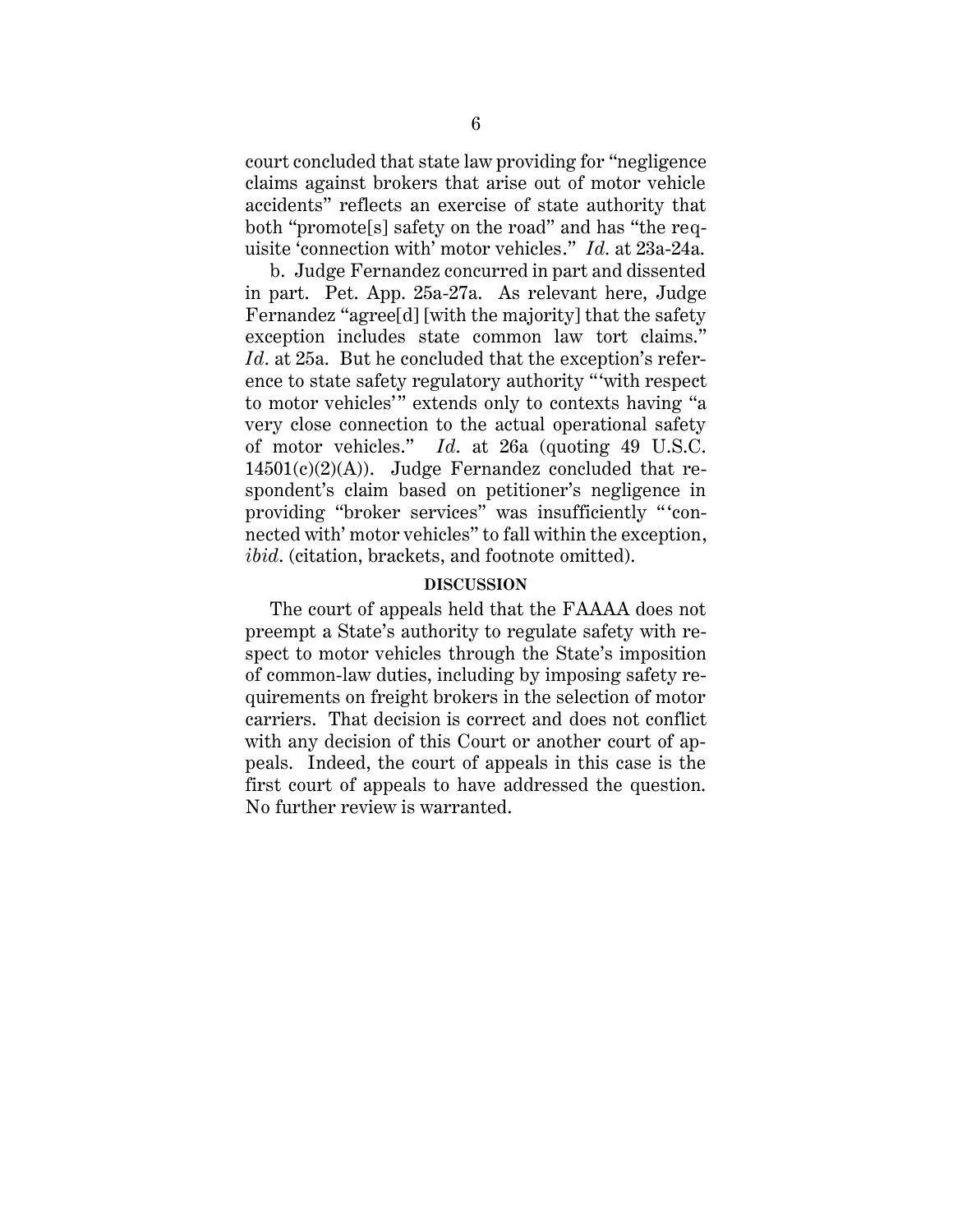### <span id="page-12-0"></span>**A. The Court Of Appeals Correctly Applied The FAAAA's Safety Exception**

Congress determined in the FAAAA that "the regulation of intrastate transportation of property by the States" had produced undesirable effects on interstate commerce, FAAAA §  $601(a)(1)$ , 108 Stat. 1605, and, as a result, that "certain aspects of the State regulatory process should be preempted,"  $§ 601(a)(2)$ , 108 Stat. 1605. To implement its determination that the state "regulatory process" should be partially preempted, *ibid*., Congress enacted a provision that preempts any state "law, regulation, or other provision having the force and effect of law related to a price, route, or service" of a motor carrier or broker "with respect to the transportation of property." 49 U.S.C. 14501 $(c)(1)$ . That preemption provision is subject to various exceptions, including one that preserves "the safety regulatory authority of a State with respect to motor vehicles," 49 U.S.C.  $14501(c)(2)(A)$ . That exception exempts from preemption a State's regulatory authority over safety when the State exercises its authority through reliance on traditional common law, including when the State imposes a common-law duty of care on freight brokers with respect to their selection of a motor carrier to provide safe motor vehicle transportation. 1

 $^{\rm 1}$  Respondent argues (Br. in Opp. 17-18) that tort actions against brokers for personal injuries fall outside the scope of the FAAAA's preemption provision in the first place because they do not implicate state law "related to a price, route, or service" of a broker with respect to the transportation of property,  $49 \text{ U.S.C. } 14501 \text{ (c)}(1)$ . The quoted text from Section  $14501(c)(1)$  "tracks the [text of the] ADA's air-carrier preemption provision," *Dan's City Used Cars, Inc.* v. *Pelkey*, 569 U.S. 251, 261 (2013), which the government has explained likely does not preempt safety-related tort claims for personal injuries related to airline operations even though the ADA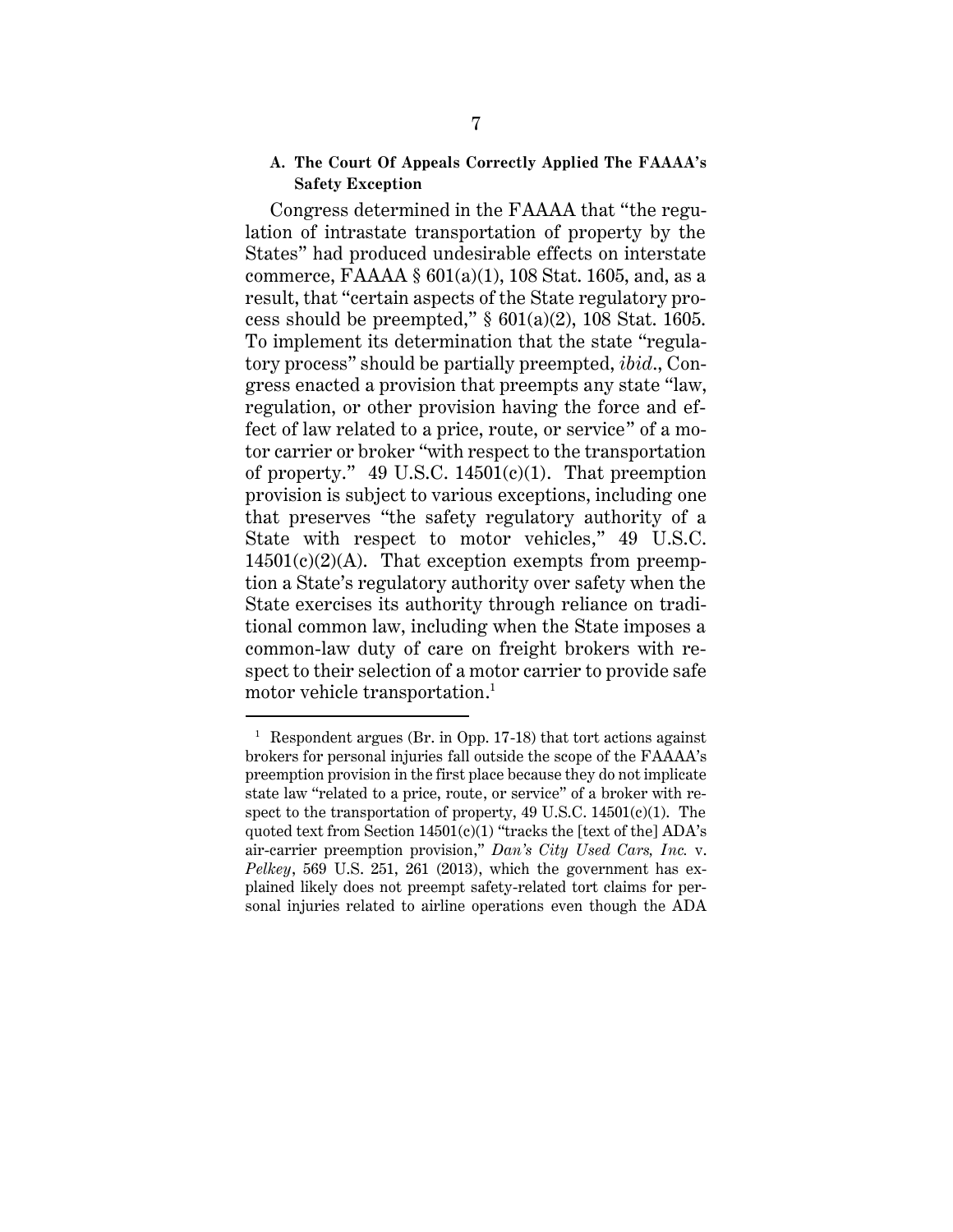## <span id="page-13-0"></span>*1. A State's "safety regulatory authority" includes the State's authority to regulate safety through common law*

The FAAAA's safety exception preserves from preemption a State's "safety regulatory authority" with respect to motor vehicles. 49 U.S.C.  $14501(c)(2)(A)$ . The FAAAA's text and its surrounding context demonstrate that state "regulatory authority" over safety includes a State's authority to regulate safety through state common law.

a. This Court has repeatedly recognized in its preemption jurisprudence that a State's common law of torts is a manifestation of a State's "regulatory" authority. "[S]tate common-law duties and standards of care" are a form of "state 'regulation'" that "'is designed to be[] a potent method of governing conduct and controlling policy.'" *Kurns* v. *Railroad Friction Prods. Corp.*, 565 U.S. 625, 637 (2012) (citation omitted); see, *e.g.*, *Wyeth* v. *Levine*, 555 U.S. 555, 578 (2009) (explaining that the "state law" underlying "common-law tort suits" has long been regarded "as a complementary form of \* \* \*

preemption provision does not contain an express safety exception. *American Airlines, Inc.* v. *Wolens*, 513 U.S. 219, 231 n.7 (1995); U.S. Amicus Br. at 19-20 & n.12, *Wolens*, *supra* (No. 93-1286). See *Watson* v. *Air Methods Corp.*, 870 F.3d 812, 819 (8th Cir. 2017) (en banc) (finding it "unlikely" that the ADA preempts "all personal-injury claims against air carriers"); *Bower* v. *Egyptair Airlines Co.*, 731 F.3d 85, 95 (1st Cir. 2013) (similar), cert. denied, 572 U.S. 1046 (2014); *Taj Mahal Travel, Inc.* v. *Delta Airlines, Inc.*, 164 F.3d 186, 194 (3d Cir. 1998) (similar). But even assuming *arguendo* that the court of appeals and petitioner are correct that the FAAAA's parallel express preemption provision in Section 14501(c)(1) would (in the absence of the safety exception) preempt respondent's tort claim, Section  $14501(c)(2)(A)$ 's safety exception preserves respondent's claim from express preemption, as explained *infra*.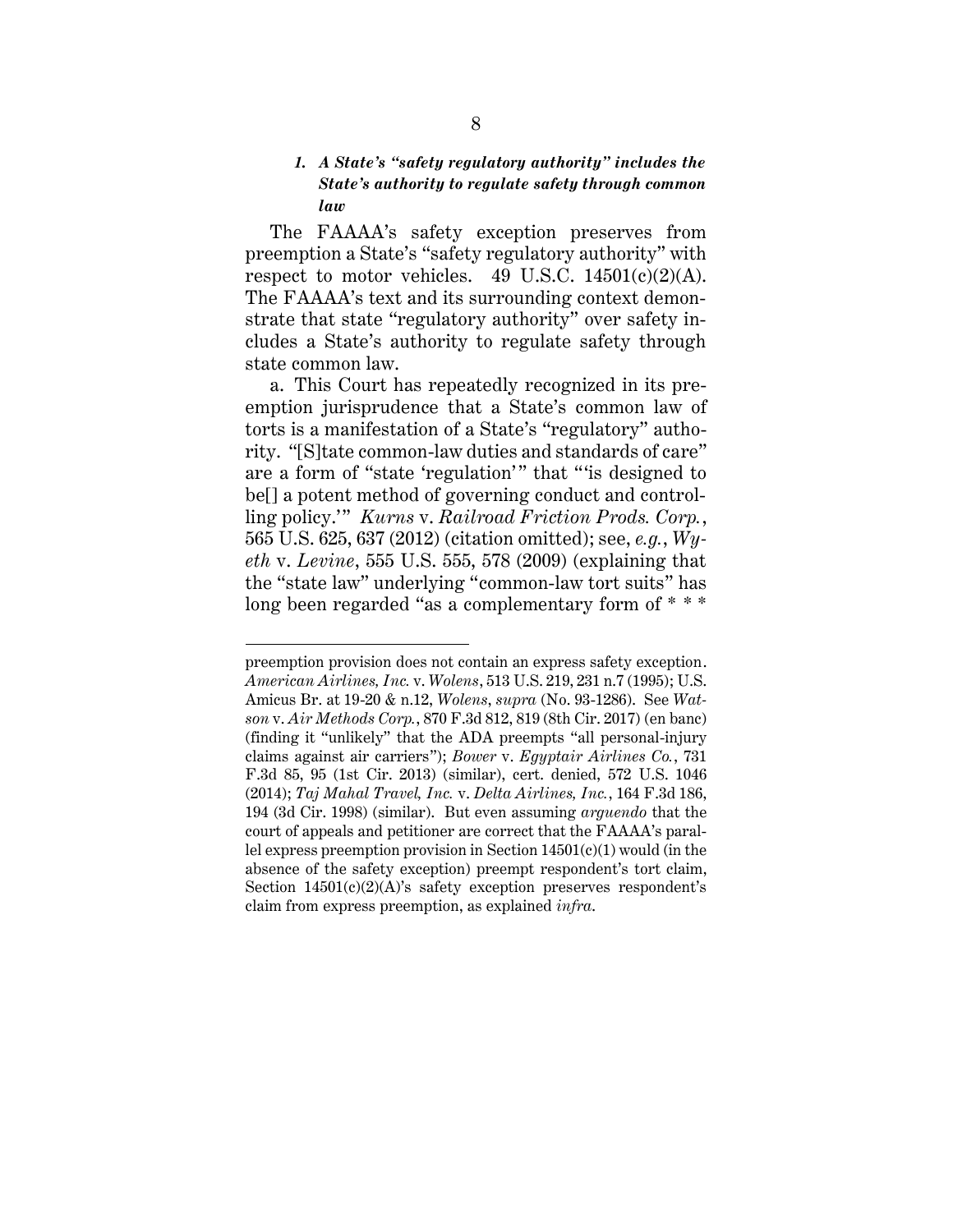regulation" that supplements federal drug regulation in appropriate contexts). The common-law rules reflected in such "state regulation" authorizing "an award of damages" for "harm" caused by a breach of a state-law duty of care are not materially different for preemption purposes from rules that a State could impose through positive enactments in, for instance, its codification of "general tort provisions." *San Diego Bldg. Trades Council* v. *Garmon*, 359 U.S. 236, 239, 246-247 (1959). This Court has therefore rejected the argument that a state common-law cause of action is "not regulatory" by explaining that "common-law causes of action for negligence \* \* \* impose affirmative duties" designed to regulate conduct. *Mutual Pharm. Co.* v. *Bartlett*, 570 U.S. 472, 480, 482 n.1 (2013) (citation omitted). That principle applies with equal force in the vehicular safety context here. "State tort laws, after all, plainly intend to regulate public safety." *Virginia Uranium, Inc.* v. *Warren*, 139 S. Ct. 1894, 1905 (2019) (plurality opinion). And "[h]istorically, common law liability has formed the bedrock of state regulation." *Desiano* v. *Warner-Lambert & Co.*, 467 F.3d 85, 86 (2d Cir. 2006).

The text of Section 601 of the FAAAA, including the text defining the scope of the preemption provision now codified at Section 14501(c), reflects that normal understanding of state "regulatory" authority. Congress's statutory findings make clear that Congress's purpose in enacting Section 14501(c)'s preemption provision was to target "the *regulation* of intrastate transportation of property by the States" by preempting "certain aspects of the State *regulatory* process." FAAAA § 601(a)(1) and (2), 108 Stat. 1605 (emphases added); see *Dan's City Used Cars, Inc.* v. *Pelkey*, 569 U.S. 251, 263 (2013). That shorthand statutory description of the relevant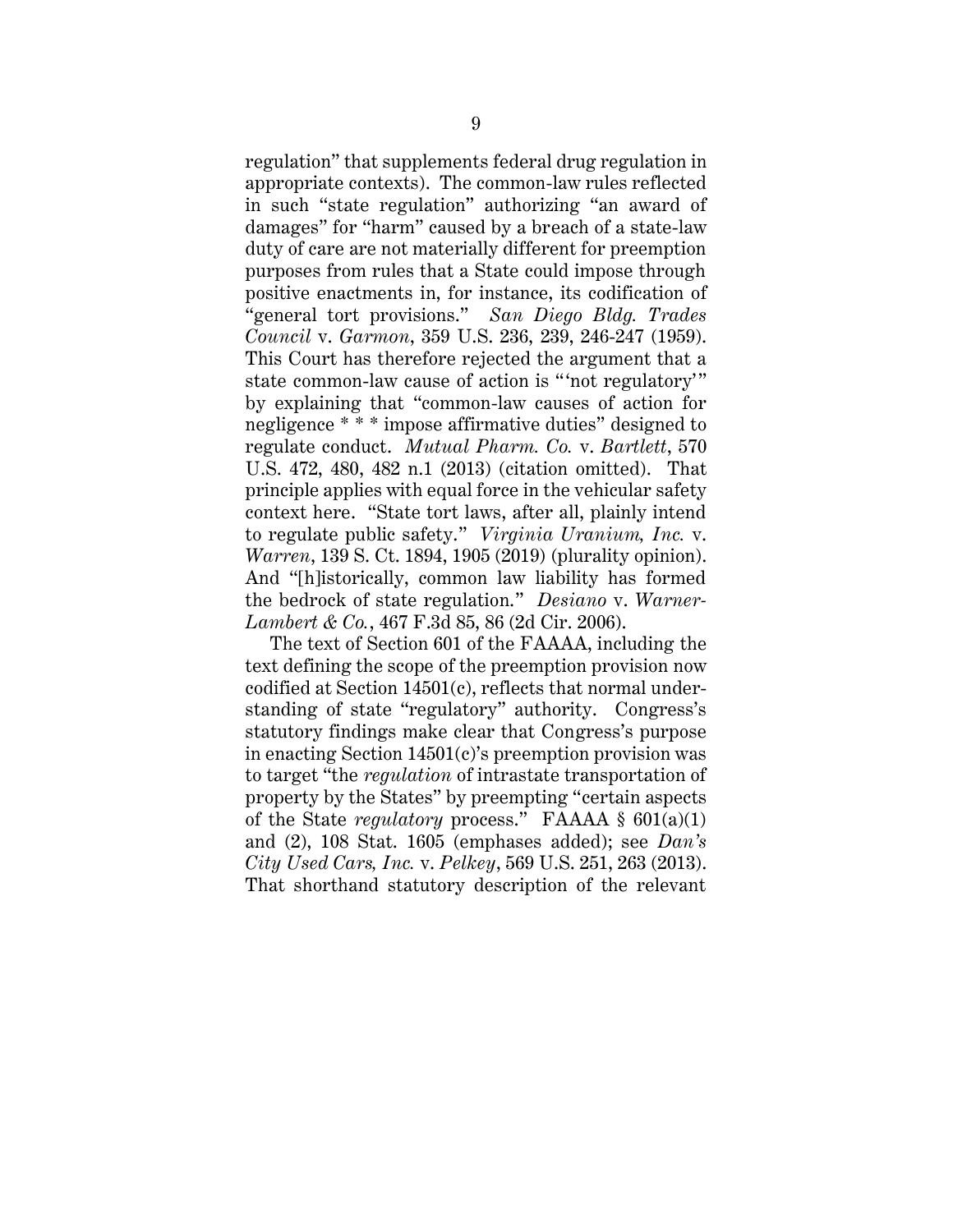state law as "regulation" and "regulatory," 108 Stat. 1605, describes the full scope of state law that Section 14501(c)(1) preempts, *i.e.*, state "law[s], regulation[s], or other provision[s] having the force and effect of law related to a price, route, or service" of a motor carrier or broker, 49 U.S.C.  $14501(c)(1)$ . That includes state common law related to price, routes, or services. See *Northwest, Inc.* v. *Ginsberg*, 572 U.S. 273, 281-284 (2014) (interpreting parallel text in the ADA to encompass state common law of contracts).

Furthermore, to prevail in its preemption defense in this case, petitioner must necessarily contend that the state common law on which respondent bases his claim constitutes the type of state law preempted by Section 14501(c)(1) in the first place. See p. 7 n.1, *supra*. That necessary predicate of petitioner's position strongly supports the conclusion that Section  $14501(c)$ 's safety exception then correspondingly *preserves* traditional state common law governing safety. Just as state common law can count as the type of state "regulation" and state "regulatory" process that Section 14501(c) generally preempts, FAAAA  $\S$  601(a)(1) and (2), 108 Stat. 1605, so too does it count as the exercise of state "regulatory authority" over safety that Section 14501(c) in turn preserves from preemption, 49 U.S.C.  $14501(c)(2)(A)$ .

That straightforward textual conclusion is confirmed by the fact that Section 14501(c)'s safety exception concerns a field of traditional state regulation. In *Ours Garage*, this Court concluded that a "clear [statutory] statement" would be required in order to read Section  $14501(c)(2)(A)$ 's "reference to the 'regulatory authority of a State'" as permitting Section 14501(c) to preempt "traditional" state authority over safety. *City of Columbus* v. *Ours Garage & Wrecker Serv., Inc.*, 536 U.S.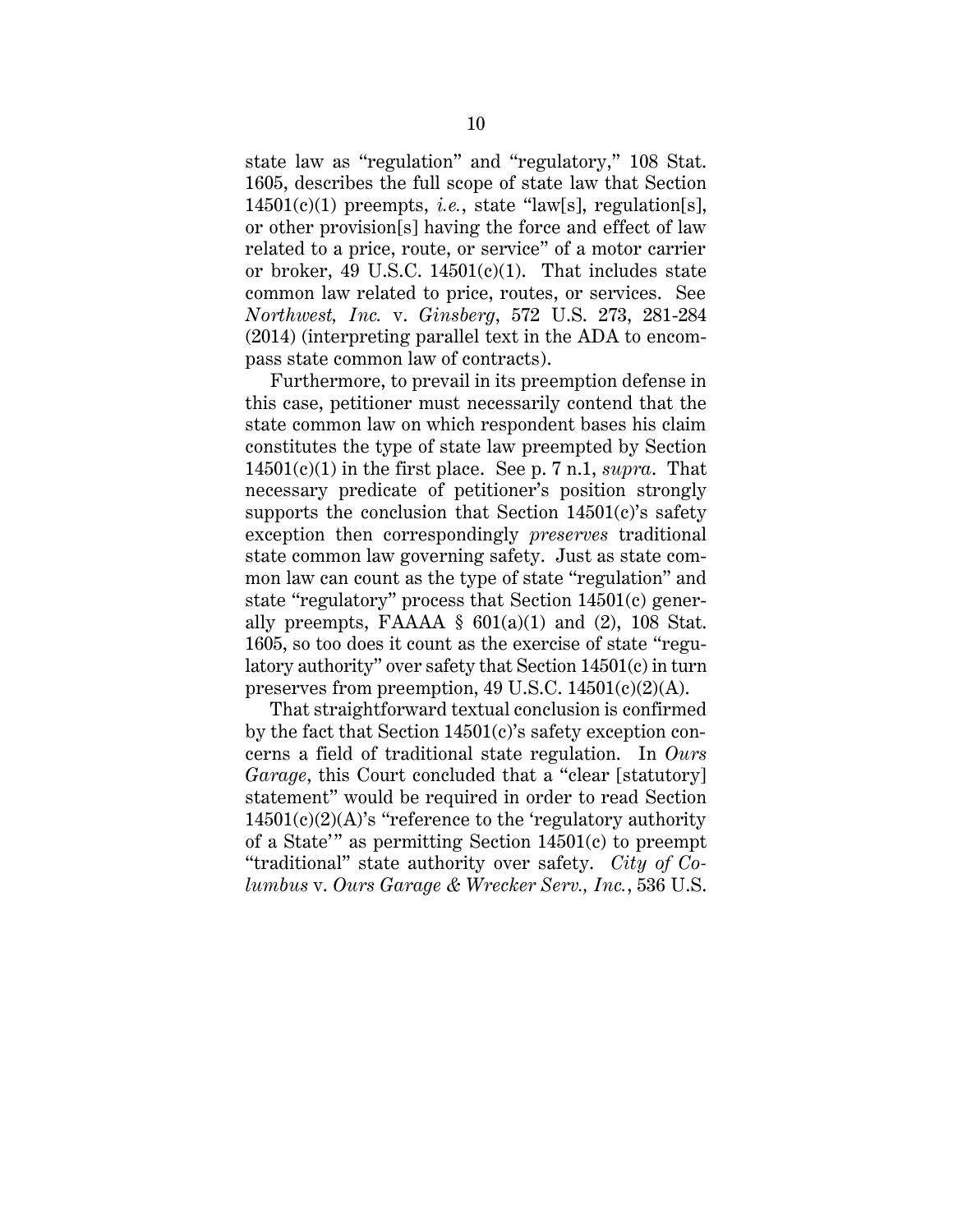424, 429 (2002) (*Ours Garage*). That approach reflects the Court's determination that Section 14501(c)'s safety exception "seeks to save from preemption state power 'in a field which the States have traditionally occupied.'" *Id*. at 438 (quoting *Medtronic, Inc.* v. *Lohr*, 518 U.S. 470, 485 (1996)). A State may exercise that "police power"—which reflects "the obligation of the state to protect its citizens and provide for the safety and good order of society," *Panhandle E. Pipe Line Co.* v. *State Highway Comm'n*, 294 U.S. 613, 622 (1935)—through the application of state common law or state statutory law. This Court's decisions—including the *Medtronic* decision that *Ours Garage* cites to interpret Section 14501(c)'s safety exception—thus have similarly rejected arguments for federal preemption of state common law regulating safety. See, *e.g.*, *Wyeth*, 555 U.S. at 565, 578; *Medtronic*, 518 U.S. at 474, 485, 501; *Cipollone* v. *Liggett Grp., Inc.*, 505 U.S. 504, 521 (1992) (four-justice plurality); *id*. at 532-533 (Blackmun, J, concurring in part) (writing for three additional Justices).<sup>2</sup>

b. Petitioner argues (Pet. 13) that "[t]he phrase 'regulatory authority' is almost always a synonym for 'regulatory agency' or, derivatively, the powers of such an

 $2\text{ A}s$  petitioner notes (Pet. 16-17), this Court has in some contexts read statutory exceptions "narrowly" in order "to preserve the primary operation of the [more general statutory] provision." *Maracich* v. *Spears*, 570 U.S. 48, 60 (2013) (citation omitted). But this Court in *Ours Garage* emphasized that that principle "does not invariably" apply in every context and found it inapplicable in the context of Section 14501(c) because "[Section] 14501(c)(1)'s preemption rule and [Section]  $14501(c)(2)(A)$ 's safety exception" do not conflict: The former is designed to preempt " '[s]tate *economic* regulation'" while the latter preserves "state *safety* regulation" from preemption. *Ours Garage*, 536 U.S. at 440-441 (third set of brackets in original).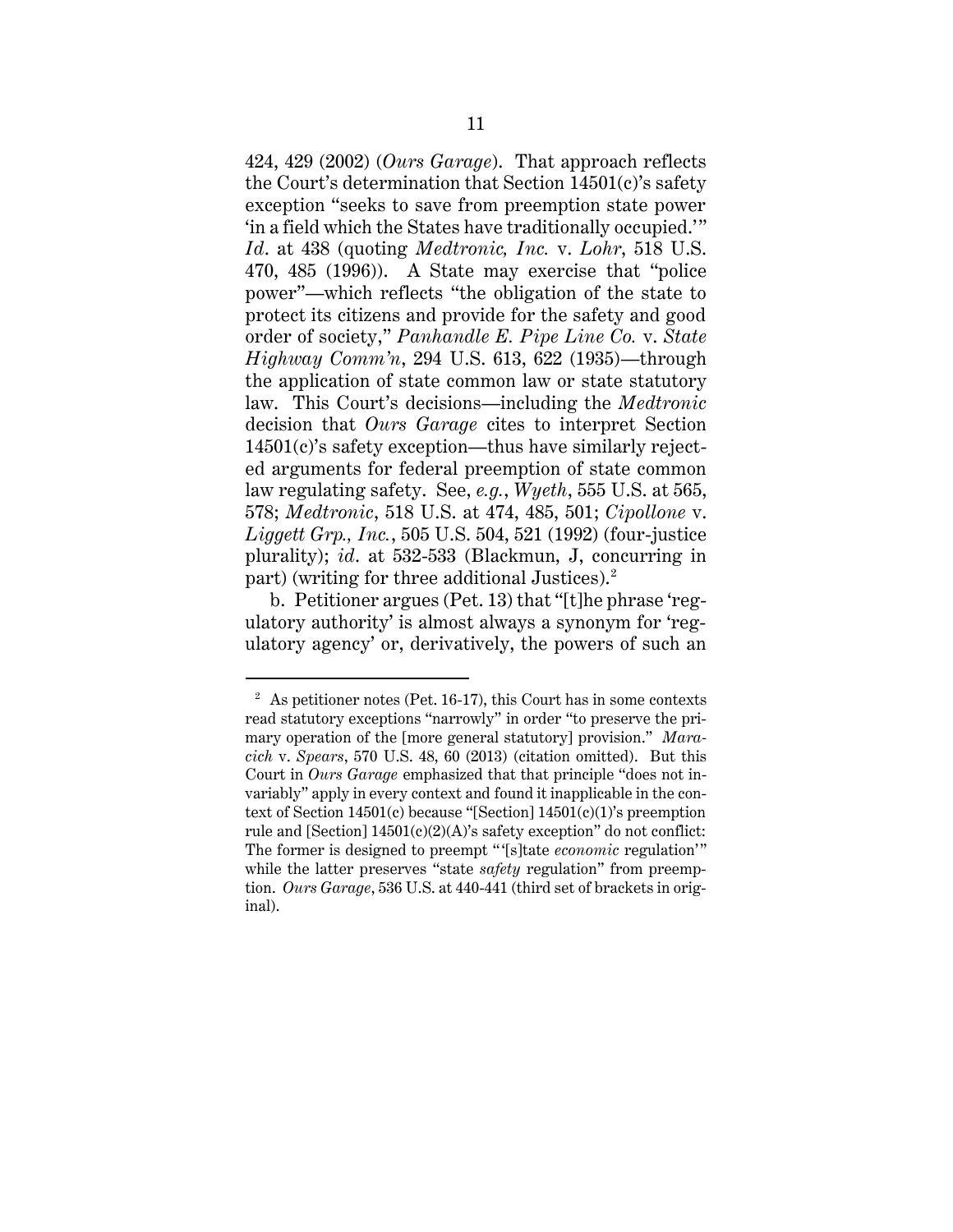agency." That is incorrect. Petitioner's citation to four sections of the United States Code merely identifies limited contexts in which such an "authority" either is clearly intended to refer to an administrative entity that takes particular action, 16 U.S.C. 824i(a) and (b), or is a term that is statutorily defined to mean an agency, 15 U.S.C. 7201(1); 42 U.S.C. 16431(a)(1); cf. *Digital Realty Trust, Inc.* v. *Somers*, 138 S. Ct. 767, 776 (2018) (noting that a statutory definition may "var[y] from a term's ordinary meaning"). One of petitioner's four sections does not even use the term "regulatory authority" in operative text. See 49 U.S.C. 14702 (using term only in section's title). And none uses the term to refer to the powers of such an agency.

The relevant statutory comparison for understanding Section 14501(c)'s use of the phrase "regulatory authority of a State" instead lies later in the same sentence of Section 14501(c). That sentence shows that Congress used "regulatory authority of a State" to refer to regulatory *power* of a State—and not to a state agency—because the sentence also expressly excepts from preemption the "*authority* of a State *to impose* highway route controls" and the "*authority* of a State *to regulate*" insurance requirements for motor carriers. 49 U.S.C. 14501(c)(2)(A) (emphasis added).

Petitioner relatedly contends (Pet. 14) that the "core" of a State's "police power" is the power to enact legislation. But petitioner fails to account for other ways that a State may exercise its police power, including through the State's prevailing common law. See pp. 10-11, *supra*.

Petitioner's recourse to statutory context (Pet. 14- 15) is also unavailing. Petitioner relies on the fact (Pet. 15) that Section  $14501(c)$ 's "preemption provision uses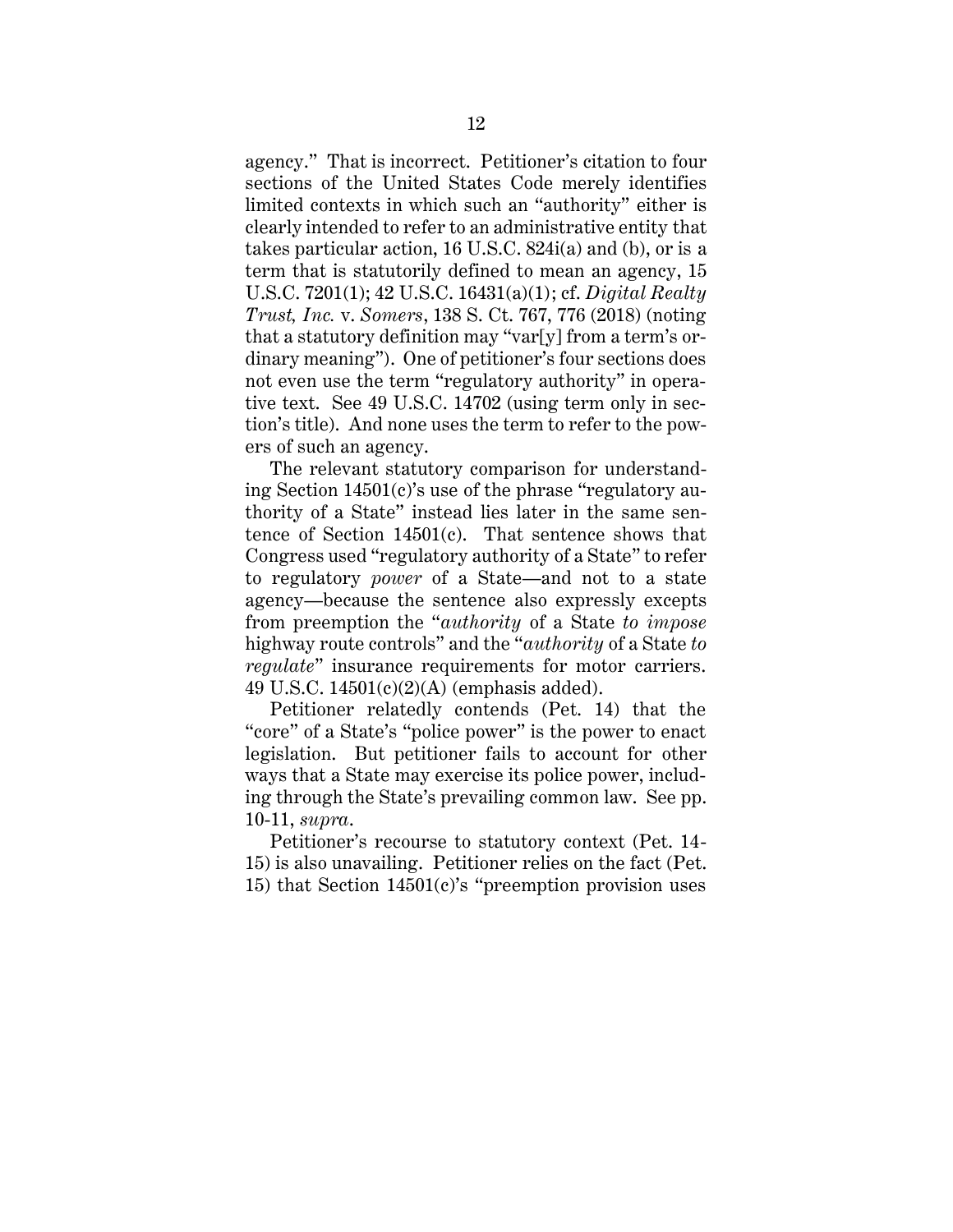different language" than its safety exception to assert that the safety exception, unlike the preemption provision, does not cover "common-law claims" under the interpretive presumption in *Russello* v. *United States*, 464 U.S. 16, 23 (1983). But this Court has already rejected a similar attempt to use the *Russello* presumption to limit Section  $14501(c)(2)(A)$ 's safety exception by comparing its text to that of Section  $14501(c)(1)$ 's general preemption provision. See *Ours Garage*, 536 U.S. at 433-436. The Court explained that "[t]he *Russello* presumption—that the presence of a phrase in one provision and its absence in another reveals Congress' design—grows weaker with each difference in the formulation of the provisions under inspection." *Id*. at 435- 436. And the Court found that presumption inapplicable in this precise statutory context because "[t]he safety exception of [Section]  $14501(c)(2)(A)$ " does "not borrow [any] language from [Section] 14501(c)(1)." *Id*. at 435. Congress instead used the shorthand phrase "'safety regulatory authority of a State'" as a matter of drafting "economy," not as a means of narrowing the scope of the exception. *Ibid*.; see pp. 9-10, *supra*.

Petitioner's reliance (Pet. 14-15) on the two other exceptions within 49 U.S.C.  $14501(c)(2)(A)$  is equally unavailing. Petitioner contends that those additional exceptions—which preserve state authority to "impose highway route controls or limitations based on the size or weight of the motor vehicle or the hazardous nature of the cargo" and to "regulate motor carriers" with respect to insurance, 49 U.S.C.  $14501(c)(2)(A)$ —address matters that would be specified by a state legislature or agency. Pet. 14-15. But each of those exceptions concerns different types of state authority, and neither suggests that Congress's broad textual preservation of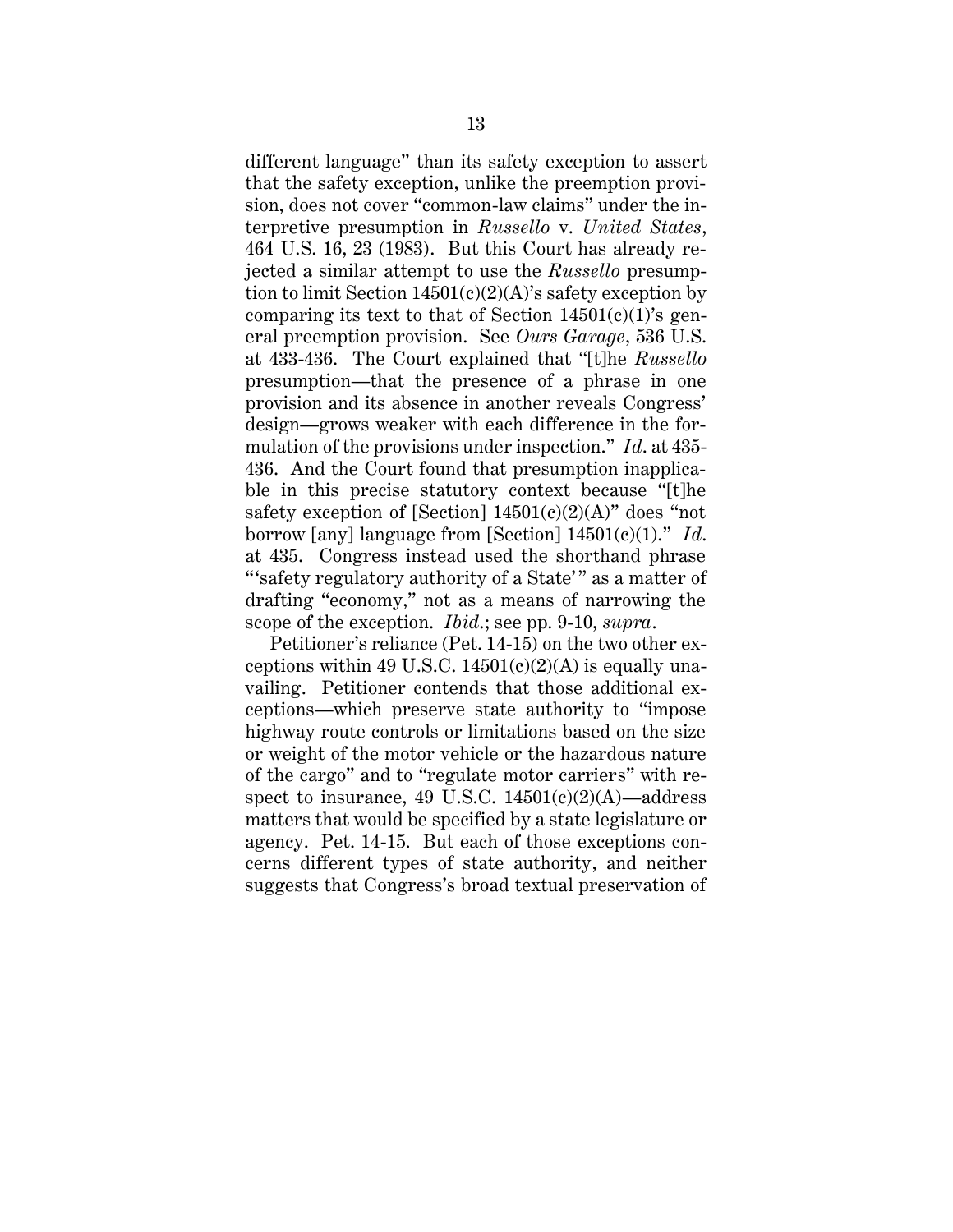a State's "safety regulatory authority" with respect to motor vehicles should be narrowed to exclude commonlaw duties. Petitioner's invocation (Pet. 14) of the canon of *noscitur a sociis* provides no basis for such a limit on the textual scope of the safety exception given the differences in the types of authority listed in Section 14501(c)(2)(A). Cf. *Graham Cnty. Soil & Water Conservation Dist.* v. *United States ex rel. Wilson*, 559 U.S. 280, 288 (2010) (explaining that "[a] list of three items, each quite distinct from the other no matter how construed, is too short to be particularly illuminating" under that canon).

c. Finally, petitioner's contention (Pet. 13) that the state "regulatory authority" concerning safety that Congress preserved in Section 14501(c)'s safety exception protects only state "statutory or administrative rules" and not state "common-law" duties would lead to bizarre results. First, as the court of appeals explained, petitioner's proffered interpretation would preserve from preemption tort duties in "[S]tates, like California, that have codified their common law," but not in States that have exercised their prerogative to allow their common law to remain uncodified. Pet. App. 17a. Petitioner offers no sound reason why Congress would have wanted tort claims based on negligence to proceed in the former, but not the latter, States.

Second, petitioner's reading of state "regulatory authority" would narrow Section 14501(c)'s safety exception in a manner that would render it inapplicable not only to common-law tort actions against freight brokers, but also to common-law tort actions against the motor carriers directly responsible for motor-vehicle accidents. That is because Section 14501(c) preempts state laws "related to a price, route, or service of any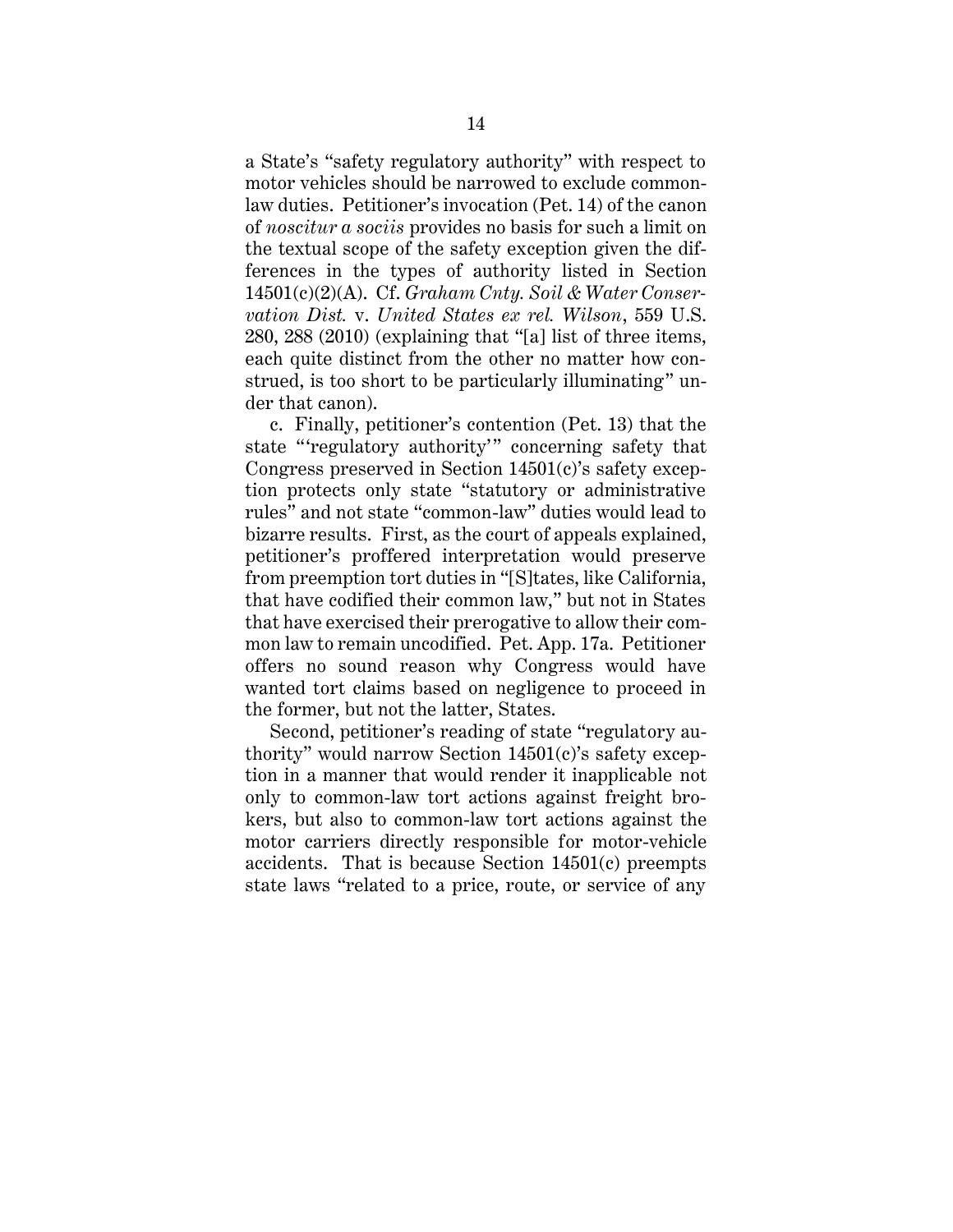motor carrier" *or* of a "broker" with respect to "the transportation of property."  $49$  U.S.C.  $14501(c)(1)$ . If common-law personal-injury claims are (as petitioner contends) "related to a price, route, or service," *ibid*.; see p. 7 n.1, *supra*, and if the state "regulatory authority" over safety that Section 14501(c) preserves from preemption does *not* include state common law, then petitioner's theory would eliminate common-law negligence actions against motor carriers as well as brokers. That substantial change in the law governing commercial motor-vehicle accidents—but only in States that have not codified their common law—highlights why petitioner's position is unsound.<sup>3</sup>

# <span id="page-20-0"></span>*2. A broker's state-law duty to exercise reasonable care in selecting a safe motor carrier to provide transportation by motor vehicle reflects state safety regulatory authority "with respect to motor vehicles"*

Petitioner briefly argues (Pet. 18-19) that state safety regulation concerning freight brokers' selection of safe motor carriers does not constitute authority "with respect to motor vehicles,"  $49 \text{ U.S.C. } 14501 \text{ (c)} \text{ (2)} \text{ (A)}.$ That argument is incorrect.

<sup>&</sup>lt;sup>3</sup> Congress has treated motor carriers and brokers differently in certain respects. See, *e.g.*, 49 U.S.C. 13906(a)(1), (b)(2), and (3) (requiring motor carriers to have security to pay final judgments for "bodily injury to, or death of, an individual resulting from the negligent operation, maintenance, or use of motor vehicles" and "loss or damage to property"; and imposing different financial surety requirements for brokers). But those differences provide no basis for interpreting Section  $14501(c)(2)(A)$ 's use of the term "regulatory authority" to include a State's common law of torts when motor carriers, but not brokers, are sued. And petitioner appears to acknowledge (Pet. 19) that common-law "negligence suits against *drivers*" would survive preemption only if "common-law claims fall within the safety exception."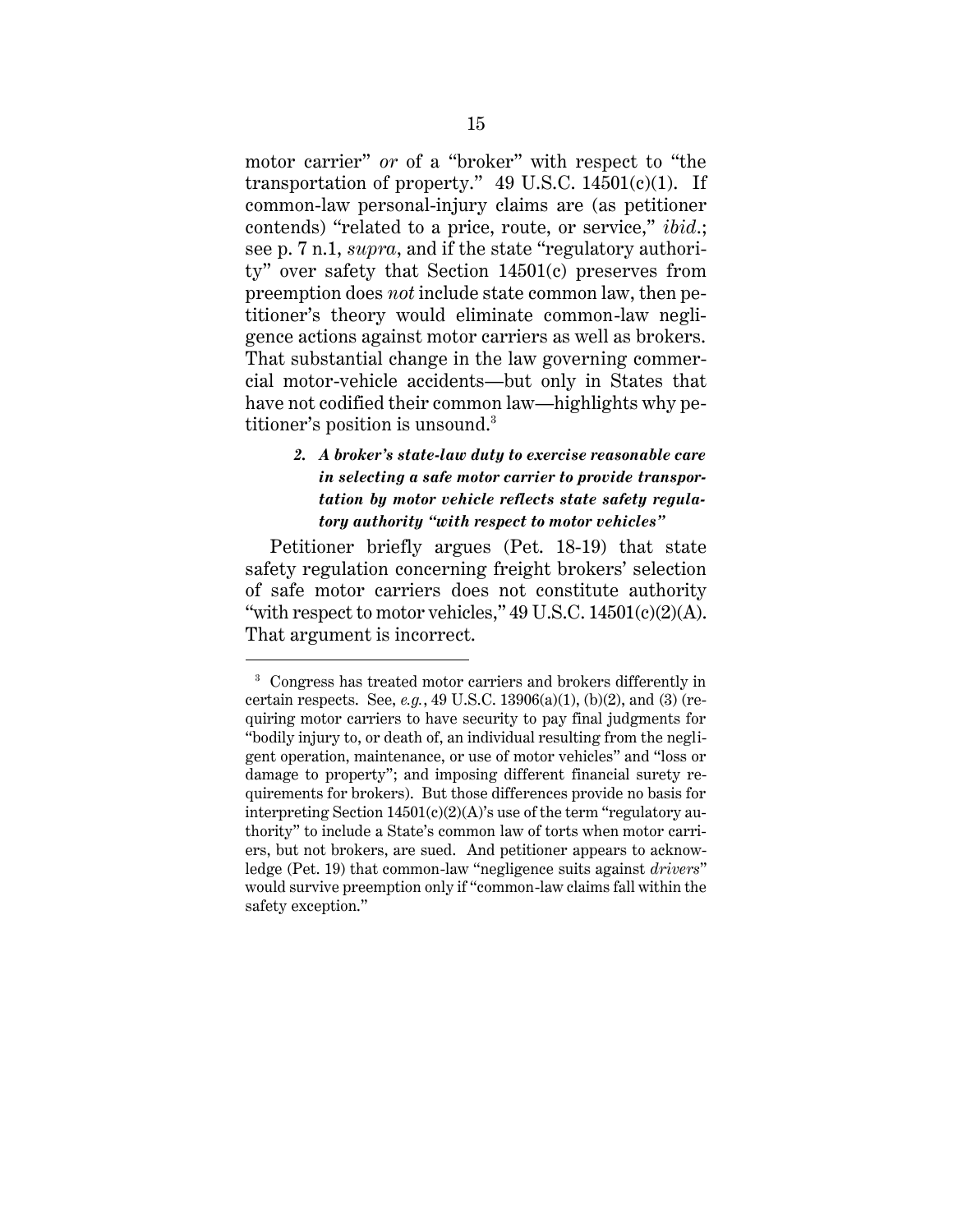Section 14501(c)'s exception for "the safety regulatory authority of a State with respect to motor vehicles," 49 U.S.C.  $14501(c)(2)(A)$ , excepts the exercise of such authority from express preemption even if it "relate[s] to a \* \* \* service of any \* \* \* broker \* \* \* with respect to the transportation of property" under the general preemption clause, 49 U.S.C. 14501(c)(1). The service of a "broker" is "selling, providing, or arranging for<sup>[]</sup> transportation by motor carrier." 49 U.S.C. 13102(2). That service therefore entails selecting, on behalf of a client, "a person [to] provid[e] motor vehicle transportation," 49 U.S.C. 13102(14). Accordingly, where a State requires a broker to exercise ordinary care in selecting a motor carrier to safely operate the motor vehicle, the State's exercise of its safety regulatory authority occurs "with respect to motor vehicles," 49 U.S.C. 14501(c)(2)(A).

Petitioner correctly acknowledges (Pet. 18) that "the phrase 'with respect to' is quite broad." Indeed, this Court in *Dan's City* construed the phrase "'*with respect to* the transportation of property'" in Section  $14501(c)$ 's preemption provision to require that a preempted law simply "concern" the "'transportation of property.'" *Dan's City*, 569 U.S. at 261 (emphasis added). A state requirement that a broker exercise ordinary care in selecting a motor carrier to safely operate a motor vehicle when providing motor vehicle transportation on public roads is a requirement that "concerns" motor vehicles. $^4$ 

<sup>4</sup> Petitioner erroneously relies (Pet. 18) on the Court's characterization of the "with respect to the transportation of property" language in Section  $14501(c)(1)$ 's preemption clause to suggest that the safety exception in Section  $14501(c)(2)(A)$  should be narrowly construed to exclude respondent's claim here. The Court in *Dan's City* observed that the requirement that a preempted law be one " 'with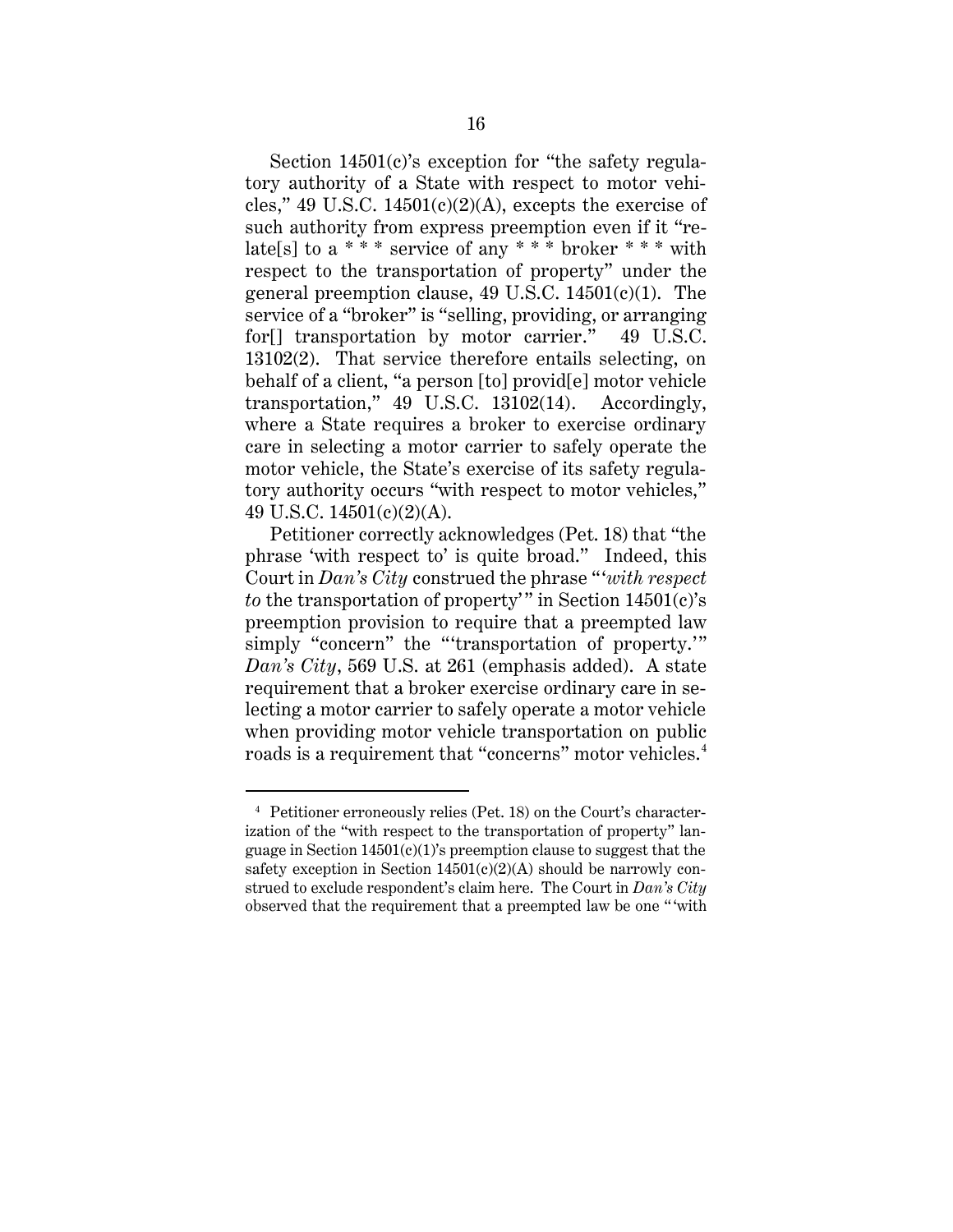Nothing in the text of the FAAAA's safety exception further limits a State's safety authority to only the "operational safety of motor vehicles" themselves, Pet. 18 (quoting Pet. App. 26a (Fernandez, J., dissenting in part). See *Dean* v. *United States*, 556 U.S. 568, 572  $(2009)$  ("[W]e ordinarily resist reading words  $***$  into a statute that do not appear on its face.") (citation omitted).

Petitioner contends (Pet. 19) that a broker's service has "too tenuous" a connection to "the 'use' of [a] vehicle" for state regulation of that service to fall within the safety exception. That contention is doubly flawed. First, the connection is not tenuous. The safe operation of a vehicle is necessarily connected to the vehicle's operator, *i.e.*, the motor carrier providing the motor vehicle transportation. The selection of a safe motor carrier therefore is logically a meaningful component of commercial motor-vehicle safety. Second, no statutory text limits Section 14501(c)'s safety exception to the "use" of vehicles. The text of the exception more broadly extends to state safety regulatory authority "with respect to motor vehicles." State common-law standards governing a broker's selection of motor carriers to safely

respect to the transportation of property' " "'massively limits the scope of preemption'" in Section  $14501(c)(1)$ . *Dan's City*, 569 U.S. at 261 (quoting 49 U.S.C. 14501(c)(1) and *Ours Garage*, 536 U.S. at 449 (Scalia, J., dissenting)). Contrary to petitioner's suggestion, the limitation to which the Court referred was not in the meaning of the phrase "'with respect to,'" Pet. 18, but in the object of that phrase, "the transportation of property." That limitation ensures that Section  $14501(c)(1)$  preempts only state law concerning "'motor carriers" of property'" (not passengers), *Ours Garage*, 536 U.S. at 449 (Scalia, J., dissenting) (citation omitted), and only regarding the "movement" of property (not its storage or handling before transportation or after delivery), *Dan's City*, 569 U.S. at 261-262.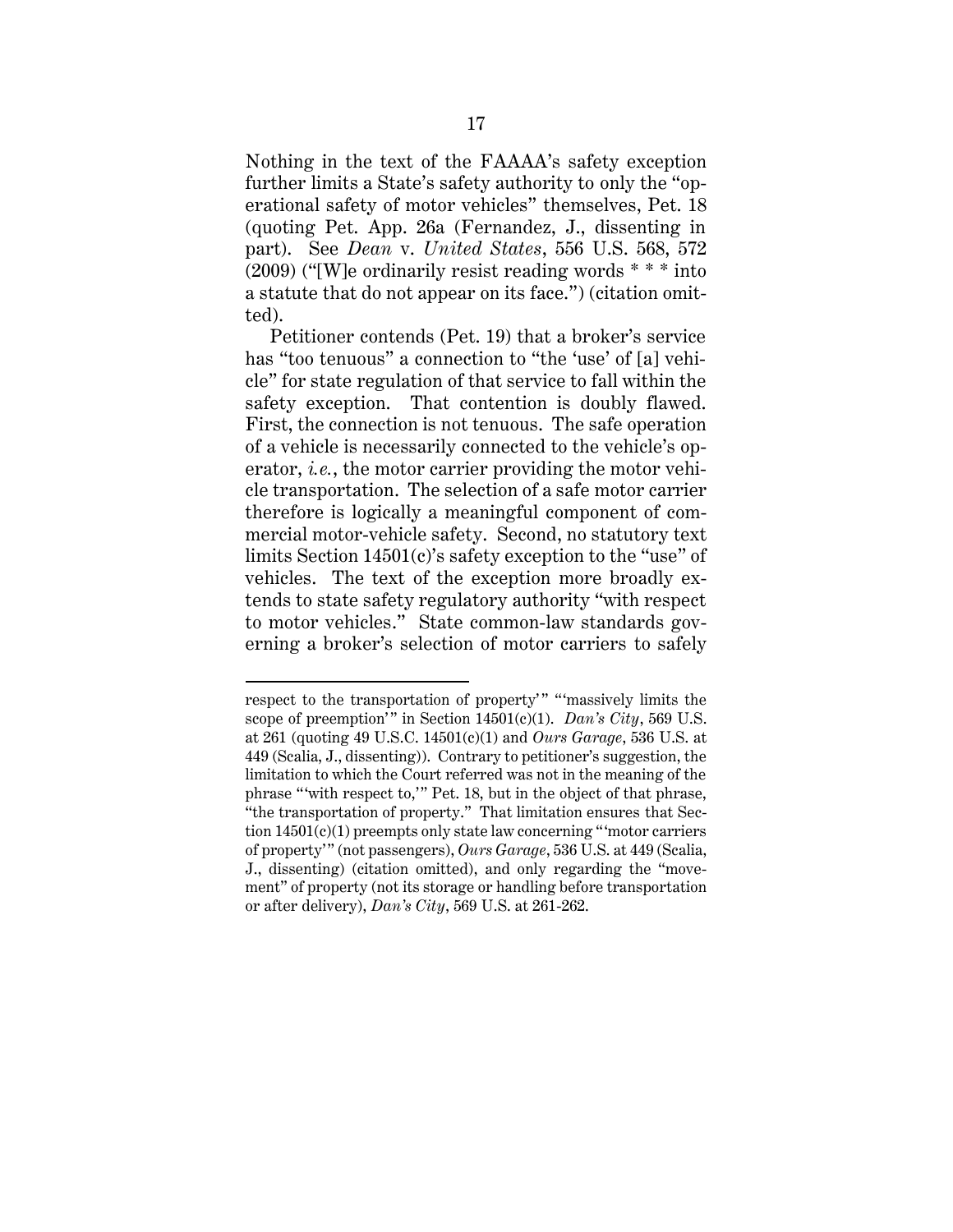operate motor vehicles "concern" motor vehicles. See *Dan's City*, 569 U.S. at 261. At the very least, nothing in Section 14501(c)'s safety exception demonstrates a "clear and manifest purpose" that such state authority over safety be preempted. *Ours Garage*, 536 U.S. at 438 (citation omitted); see pp. 10-11, *supra*.

#### **B. This Court's Review Is Not Warranted**

1. Review is not warranted in this case, which involves the first court of appeals decision to have considered whether Section 14501(c) preempts common-law tort claims against freight brokers that arise from motor-vehicle accidents. As petitioner observes (Pet. 21-22; Cert. Reply Br. 8), earlier decisions issued by some district courts within the Third, Fifth, Sixth, Seventh, and Tenth Circuits have held that similar common-law claims were preempted on the ground that Section 14501(c)'s "safety exception [is] inapplicable to common-law claims against freight brokers." Plaintiffs in similar suits in the future will have an incentive to appeal such a dismissal of their common-law claims as preempted—particularly now that the Ninth Circuit has rejected preemption in this case—and those appeals would allow other courts of appeals to consider the question.

Petitioner asserts (Cert. Reply Br. 8-9) that district court decisions finding no FAAAA preemption are "rarely appealed" by brokers in light of the risk of first going to trial. But that claim ignores the availability of appeals by plaintiffs (as in this case) and the possibility of interlocutory review, see, *e.g.*, 28 U.S.C. 1292(b). The argument also ignores that pretrial settlements may be made contingent on a broker's preservation of a preemption defense for appeal. And in any event, many legal issues involve similar litigation risks that may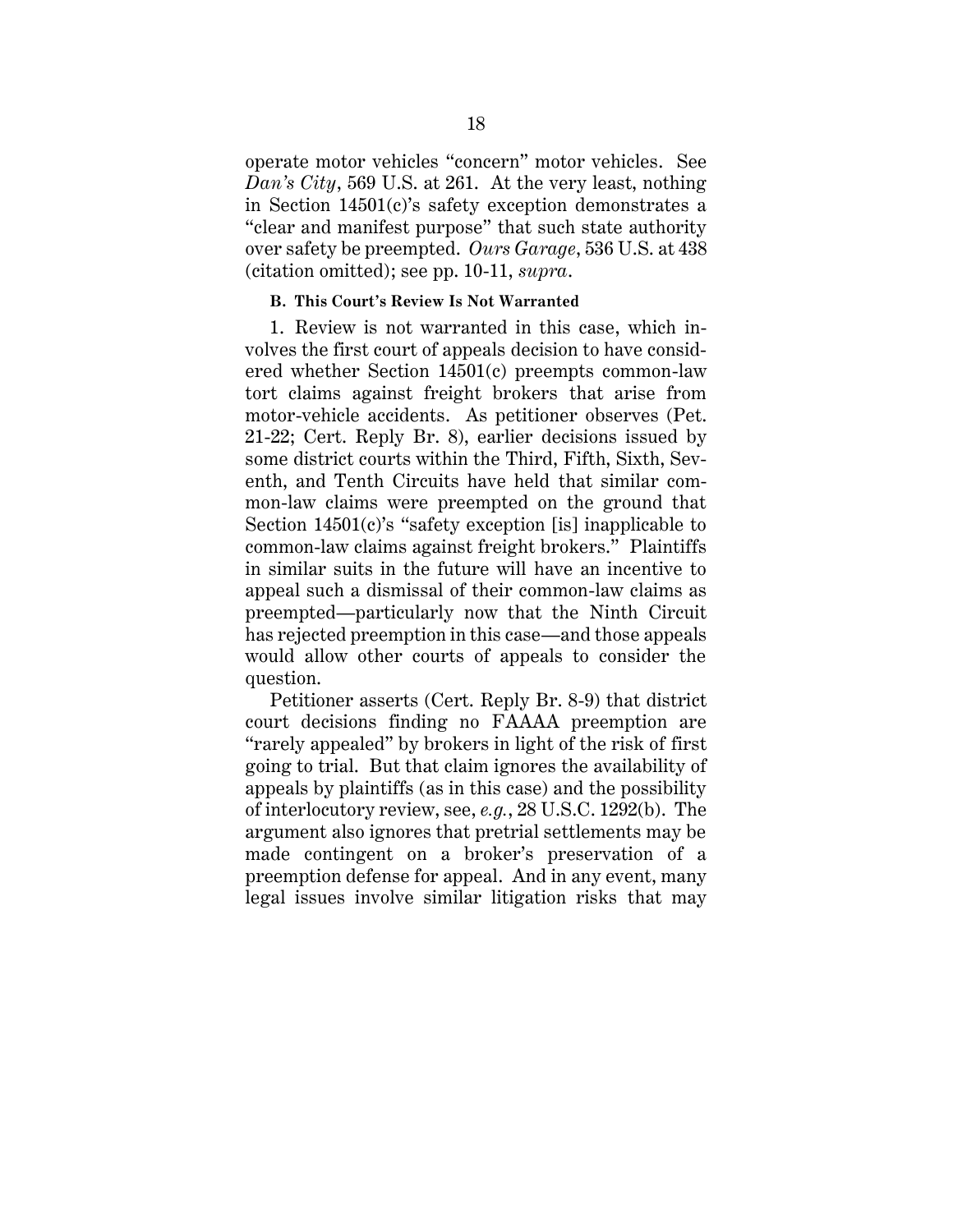bear on decisions whether to appeal, but that has not traditionally been regarded as a reason to grant review in the absence of a circuit conflict. Given that petitioner, as one of the Nation's large freight brokers, is a repeat litigant, see, *e.g.*, p. 20 n.5, *infra*, it appears unlikely that the question presented will not arise in other courts of appeals. If a conflict of appellate authority ultimately results, this Court may then reconsider whether certiorari is warranted with the benefit of the analyses of those courts of appeals.

Petitioner asserts (Pet. 5) that the court of appeals' decision will be cited by plaintiffs "in federal and state courts across the country as if it *is* the law of the land." But that is an unremarkable feature of litigation following the first appellate decision on a legal issue, and it simply confirms the likelihood that other courts of appeals will address the issue. Petitioner also contends (Pet. 20, 22-23) that the question presented is an "importan[t]" one for freight brokers in the transportation industry and that the court of appeals' decision will invite "more (and more creative) common-law claims against freight brokers" by plaintiffs "seeking to expand the universe of liable defendants." But tort claims arising from commercial freight-trucking accidents are commonplace, and the nature and extent of a broker's involvement may vary. That is a reason to follow, not depart from, the Court's traditional practice of waiting for a conflict of appellate authority to arise before granting certiorari.

2. Petitioner contends (Pet. 22) that the court of appeals' decision will impose "an 'unreasonable cost on the American consumers'" by "exposing freight brokers and other businesses to [tort] liability," *ibid*. (citation omitted). That contention is misplaced. Tort claims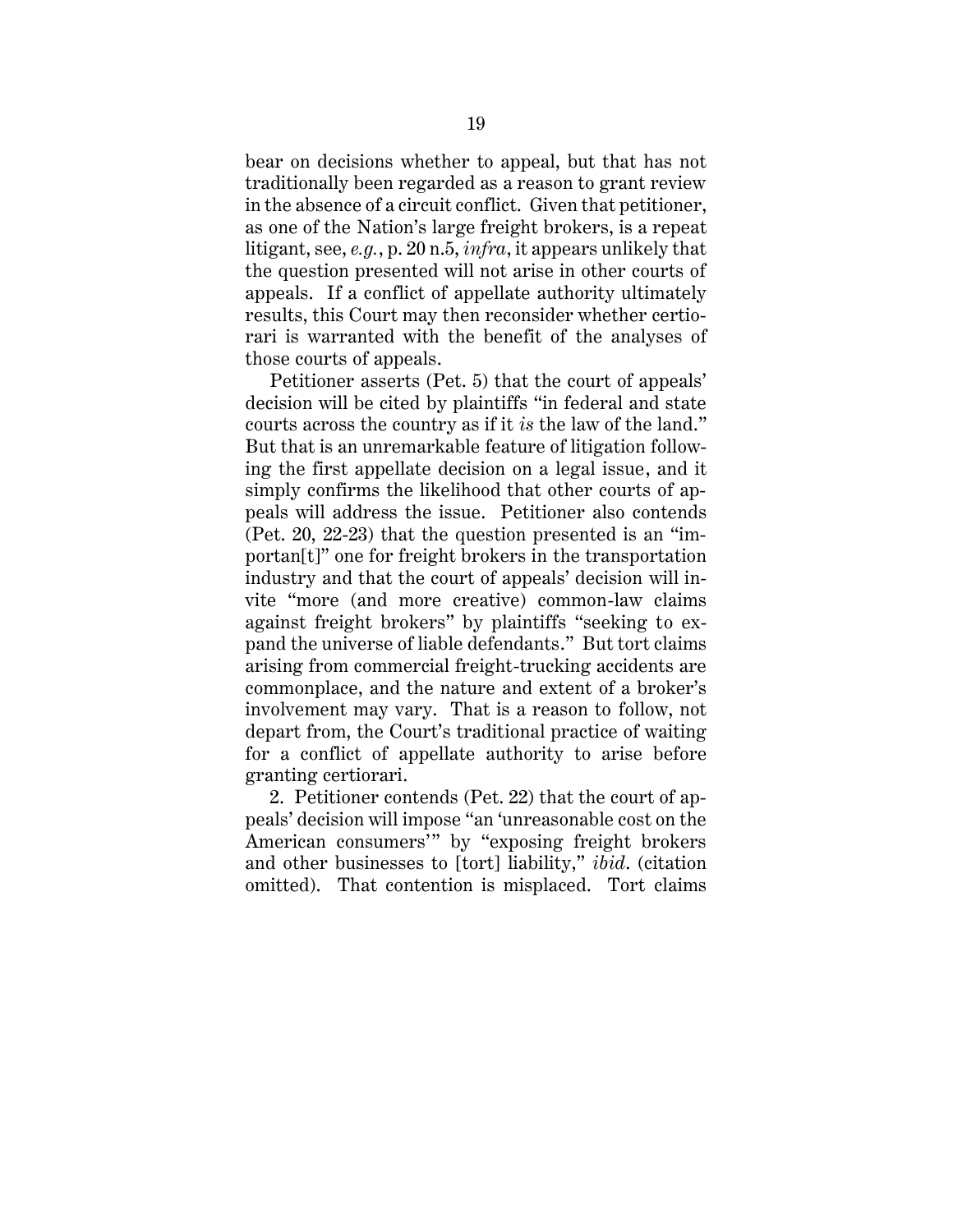against brokers arising from motor-vehicle accidents are not new. Even before the court of appeals' decision in this case, the majority of the district courts that considered such claims held that they are not preempted by the FAAAA. 5 Petitioner identifies no evidence that such suits have produced the significant adverse consequences it predicts will flow from the decision of the court of appeals.

Petitioner incorrectly suggests (Cert. Reply Br. 10- 11) that Congress intended regulation by the Department of Transportation, through the Federal Motor Carrier Safety Administration (FMCSA), to provide a uniform national system of motor-carrier safety regulation. Cf. 49 U.S.C. 113(f) (FMCSA authority). Congress

<sup>5</sup> See, *e.g.*, *Ciotola* v. *Star Transp. & Trucking, LLC*, 481 F. Supp. 3d 375, 384-390 (M.D. Pa. 2020); *Skowron* v. *C.H. Robinson Co.*, 480 F. Supp. 3d 316, 320-322 (D. Mass. 2020); *Uhrhan* v. *B&B Cargo, Inc.*, No. 4:17-cv-2720, 2020 WL 4501104, at \*2-\*5 (E.D. Mo. Aug. 5, 2020); *Lopez* v. *Amazon Logistics, Inc.*, 458 F. Supp. 3d 505, 510-516 (N.D. Tex. 2020); *Gilley* v. *C.H. Robinson Worldwide, Inc.*, No. 1:18 cv-536, 2019 WL 1410902, at \*3-\*5 (S.D. W. Va. Mar. 28, 2019); *Huffman* v. *Evans Transp. Servs., Inc.*, No. 4:19-cv-705, 2019 WL 4142685, at \*1 (S.D. Tex. Aug. 28, 2019) (agreeing with magistrate judge's recommendation, 2019 WL 4143896, at \*2-\*4 (Aug. 12, 2019)); *Scott* v. *Milosevic*, 372 F. Supp. 3d 758, 769-770 (N.D. Iowa 2019); *Nyswaner* v. *C.H. Robinson Worldwide Inc.*, 353 F. Supp. 3d 892, 894-896 (D. Ariz. 2019); *Finley* v. *Dyer*, No. 3:18-cv-78, 2018 WL 5284616, at \*2-\*6 (N.D. Miss. Oct. 24, 2018); *Mann* v. *C.H. Robinson Worldwide, Inc.*, No. 7:16-cv-102, 2017 WL 3191516, at \*5-\*8 (W.D. Va. July 27, 2017); *Morales* v. *Redco Transp. Ltd.*, No. 5:14-cv-129, 2015 WL 9274068, at \*1-\*3 (S.D. Tex. Dec. 21, 2015); *Montes de Oca* v. *El Paso-L.A. Limousine Exp., Inc.*, No. 14-cv-9230, 2015 WL 1250139, at \*1-\*3 (C.D. Cal. Mar. 17, 2015); *Owens* v. *Anthony*, No. 2:11-cv-33, 2011 WL 6056409, at \*2-\*4 (M.D. Tenn. Dec. 6, 2011) (rejecting FAAAA preemption defense by broker C.H. Robinson Worldwide, Inc.).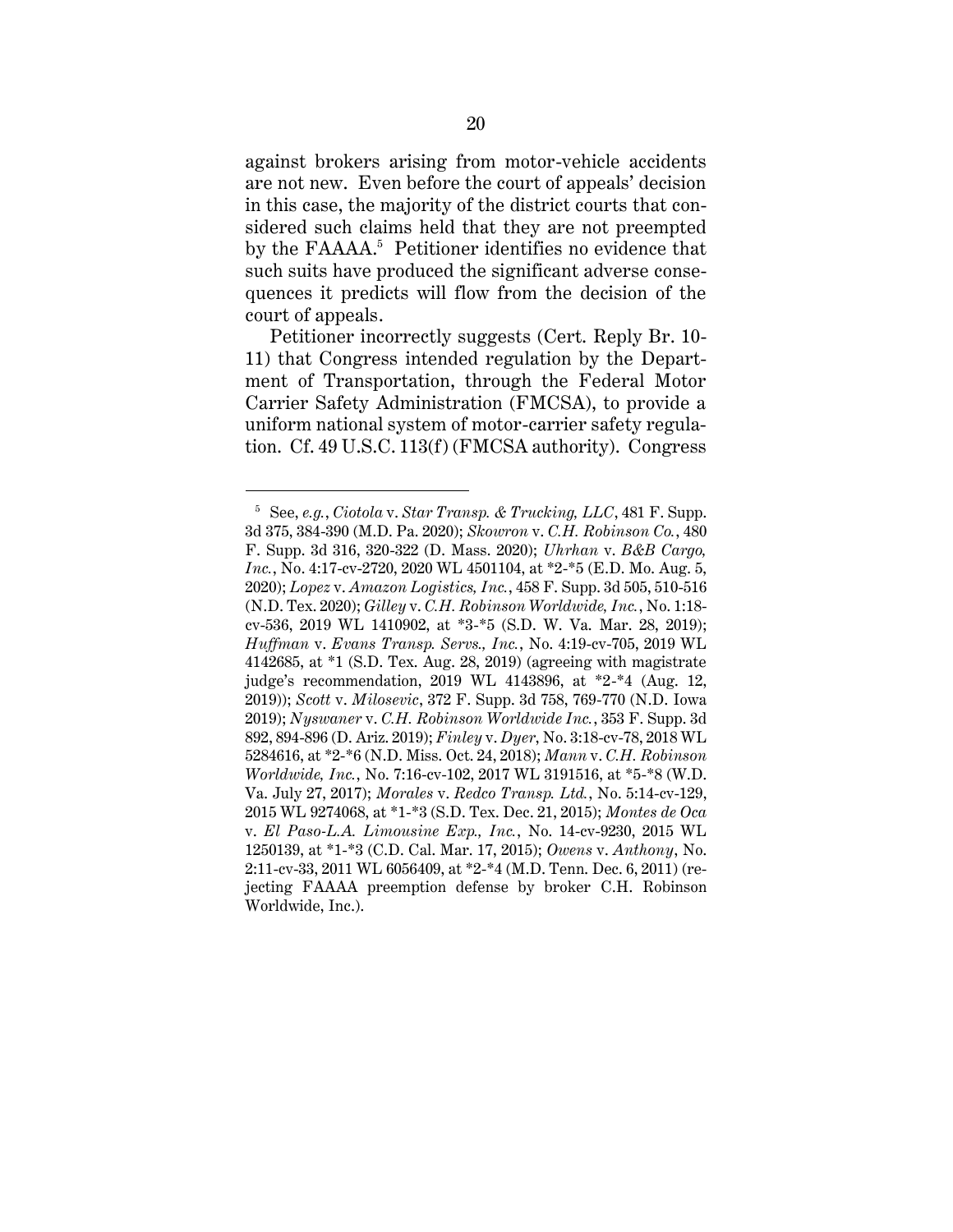specifically provided that federal regulation by the FMCSA will provide only "*minimum* safety standards" for commercial motor vehicles, 49 U.S.C. 31136(a) (emphasis added); see generally 49 C.F.R. Pts. 390-397, not uniform national maximum safety standards. In fact, Congress instructed that the FMCSA, before prescribing federal safety regulations, must consider "State laws and regulations on commercial motor vehicle safety" in order "to minimize their unnecessary preemption."  $49$  U.S.C.  $31136(c)(2)(B)$ . The FMCSA's regulations accordingly generally preserve state laws relating to motor-carrier safety so long as they do not prevent full compliance with federal regulatory requirements. See, *e.g.*, 49 C.F.R. 390.9.<sup>6</sup>

Furthermore, the court of appeals' decision does not preclude the possibility of federal preemption of state law regarding motor-vehicle safety in certain contexts. The decision below merely determined that Congress did not expressly preempt *all* such state "safety regulatory authority" in Section 14501(c) of the FAAAA as applied to brokers. The decision does not address whether, and to what extent, freight brokers may properly be held liable under state law for the negligent selection of unsafe motor carriers. And significantly, the court of appeals did not resolve whether a State's exercise of that authority—through common law or otherwise—

<sup>6</sup> Congress has separately provided for the express preemption of state laws and regulations on "commercial motor vehicle safety" that are "additional to or more stringent than" the FMCSA's regulations only in limited contexts in which the Secretary of Transportation has determined that the state provisions have "no safety benefit," are "incompatible" with federal regulations, or would "unreasonabl[y] burden" interstate commerce. 49 U.S.C. 31141(a) and (c)(4); see *Ours Garage*, 536 U.S. at 441-442.